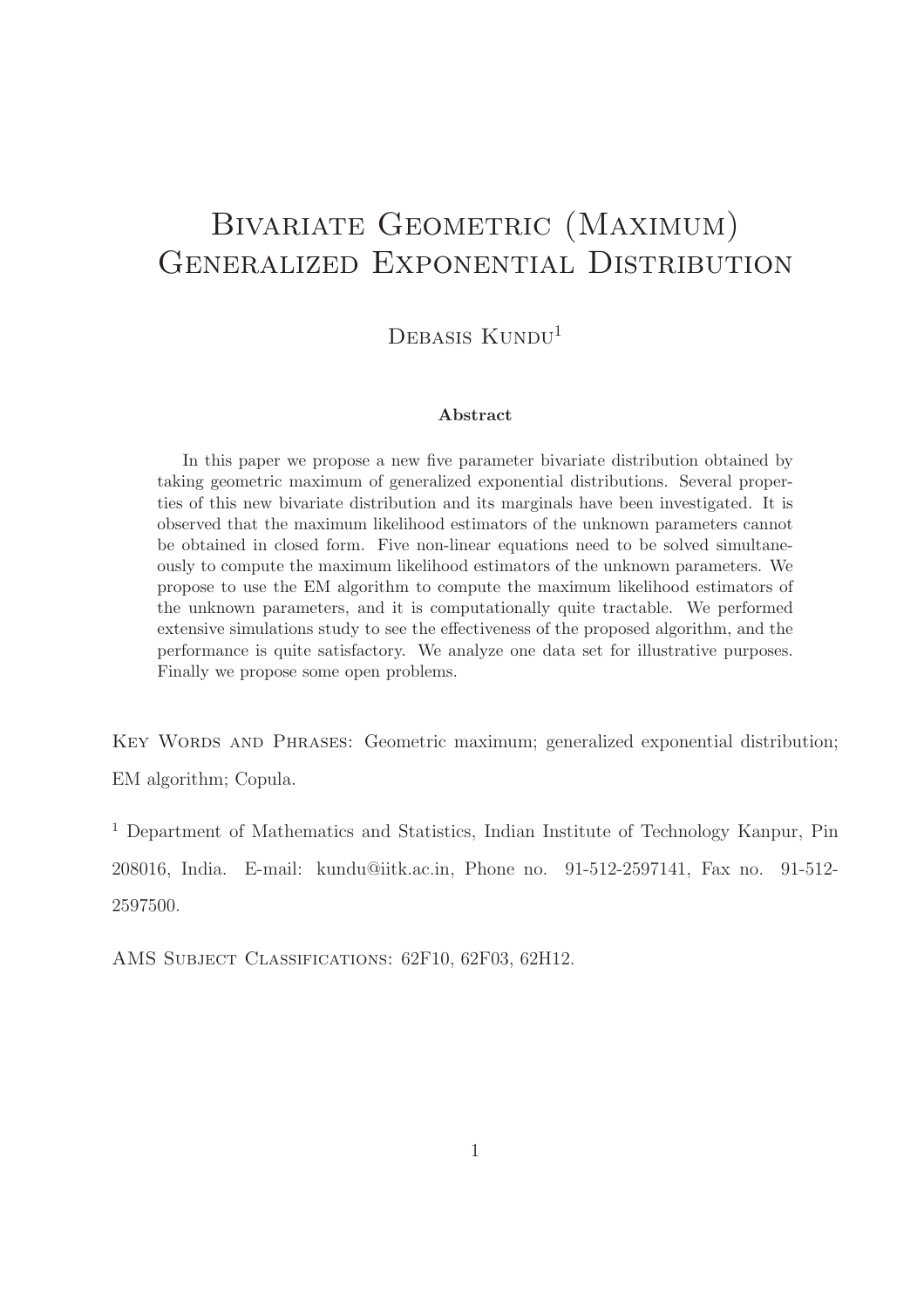### 1 INTRODUCTION

Generalized exponential (GE) distribution has received some attention in recent years in the statistical literature. It has been introduced by Gupta and Kundu (1999) as an alternative to gamma or Weibull distributions. A two-parameter GE distribution can be used quite effectively for analyzing lifetime data in place of two-parameter Weibull or two-parameter gamma distributions. It is observed that the probability density function (PDF) and the hazard function (HF) of a GE distribution are very similar to the corresponding PDF and HF of a gamma or a Weibull distribution. Since the cumulative distribution function of a GE distribution can be expressed in explicit form, this model can be used to analyze censored data quite conveniently. A brief review of GE distribution has been provided in Section 2.

Marshall and Olkin (1997) in their classical paper introduced a method to add an extra parameter to a family of distributions, and discussed in details in particular the generalization of exponential and Weibull families. Due to presence of an extra parameter, the proposed class of distributions is more flexible than the exponential or Weibull class, respectively. Since then extensive work has been done along that line, and many researchers have investigated the same approach for different other distributions, see for example, Ghitany et al. (2007), Louzada et al. (2014), Ristic and Kundu (2015) and the references cited therein. Marshall and Olkin (1997) in their paper also indicated about the bivariate extension of the model. Although, the proposed class of distributions is a more flexible than the original class of distributions, they did not discuss any properties or inference related issues of the bivariate model. It seems the problem becomes analytically quite intractable in its general set up. Special attention may be needed for specific distribution. This is an attempt towards that direction.

The main aim of this paper is to introduce a bivariate distribution obtained by geomet-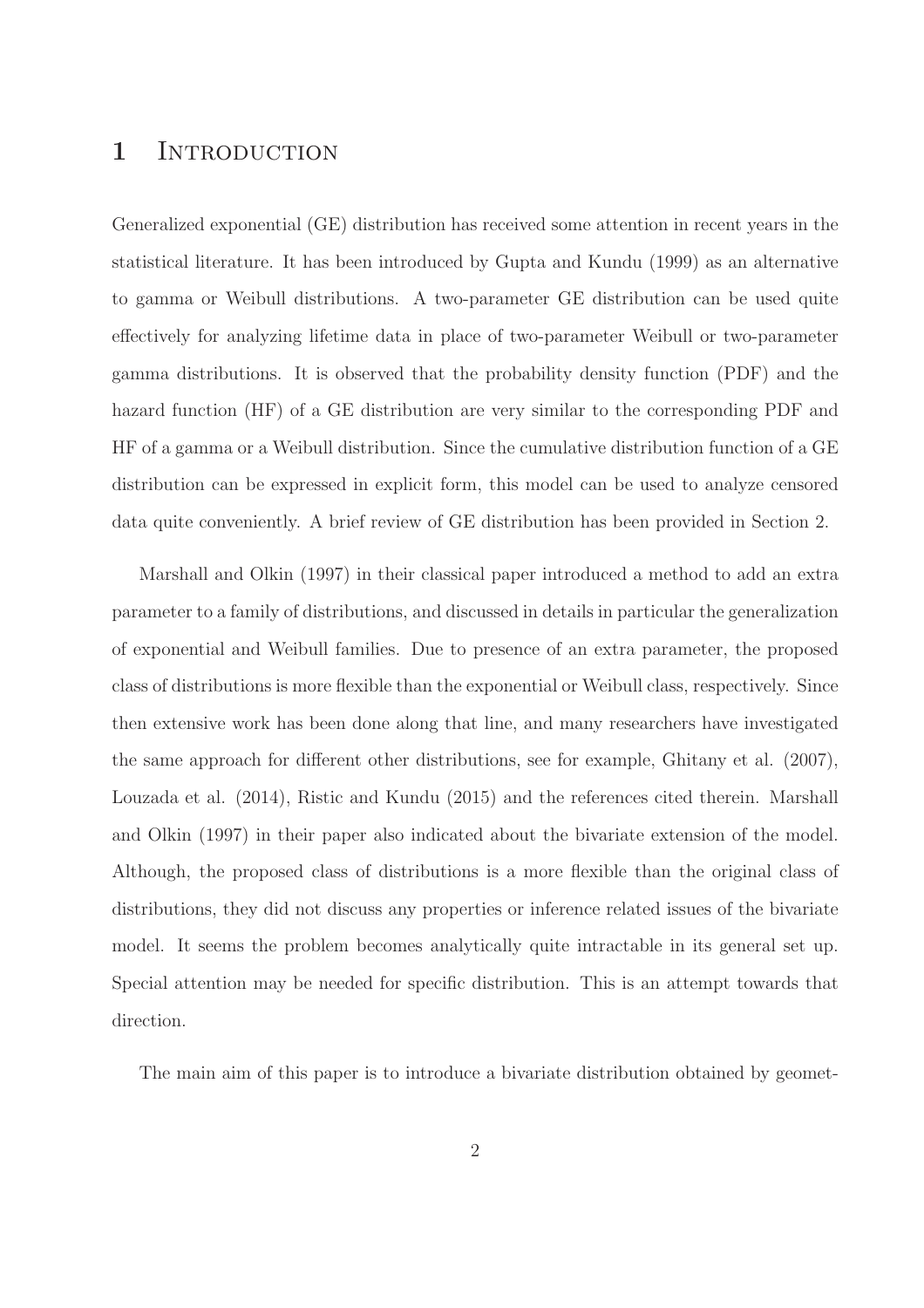ric maximum of generalized exponential distribution. In this case the method proposed by Marshall and Olkin (1997) may not produce the bivariate distribution in such a tractable form. In this paper, instead of minimization approach, as suggested by Marshall and Olkin (1997), we have taken the maximization approach, which produces a new class of bivariate distributions which are analytically quite tractable. Different properties of this new distribution have been investigated. Due to presence of five parameters, it is a very flexible model, and the joint PDF can take different shapes. Hence, it can be used quite effectively to analyze bivariate data. Moreover, it has some physical interpretations also. The marginals are very flexible, and we explore different properties of the marginals. Hazard function of the marginals can take all different shapes namely (i) increasing, (ii) decreasing, (iii) unimodal and (iv) bath-tub shaped. It is observed that the generation of random samples from the proposed bivariate model is very simple, hence simulation experiments can be performed quite conveniently. The proposed model has a simple copula structure, and we obtain different dependency properties and also computed different dependency measures using the copula structure.

The proposed bivariate distribution has five parameters. The maximum likelihood estimators (MLEs) of the unknown parameters can be obtained by solving five non-linear equations simultaneously. Computationally it becomes a challenging problem. Newton-Raphson or Gauss-Newton type algorithm iterative procedure is needed to solve these non-linear equations. Moreover, the choice of initial guesses and the convergence of the iterative algorithm are important issues. To avoid these problems, we treat this problem as a missing value problem, and propose to use the expectation maximization (EM) algorithm to compute the MLEs. In this case at each 'E'-step we need to solve two one-dimensional non-linear optimization problems. Therefore, the implementation of the proposed EM algorithm is very simple. Since it is a very flexible model and the implementation is also quite simple, it gives the practitioner a choice of an alternative bivariate model, which may provide a better fit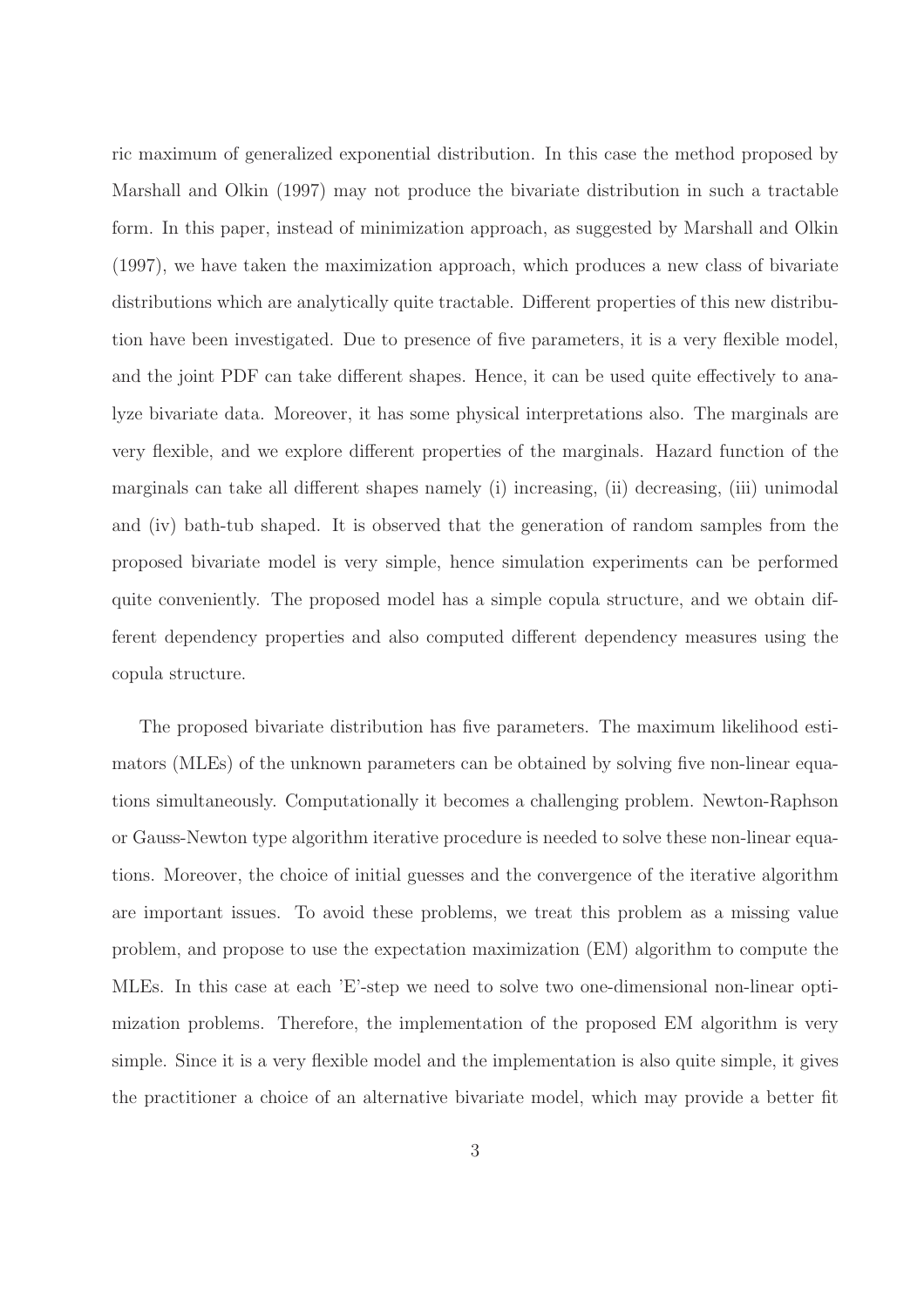than the existing models. For illustrative purposes, we analyze one bivariate data set using this model, and the performance is quite satisfactory.

Further, we provide two generalization of the proposed bivariate model, and propose some open problems. It is observed that the GE distribution can be replaced by any other proportional reversed hazard model, and multivariate generalization is also quite straightforward. It will be interesting to investigate different properties and develop estimation procedures in these general cases.

It may be mentioned that several other bivariate generalized exponential distributions are available in the literature. We briefly describe them now. Kundu and Gupta (2009) introduced bivariate generalized exponential distribution whose marginals are generalized exponential distributions. It has been obtained by using the trivariate reduction method similarly as the bivariate exponential distribution of Marshall and Olkin (1967). The bivariate generalized exponential distribution of Kundu and Gupta (2009) has four parameters, and it has a singular component along the line  $x = y$ . This model can be used quite effectively when there are ties in the data, and when the marginals have monotone hazard functions. In a subsequent paper Kundu and Gupta (2011) introduced absolute continuous bivariate generalized exponential distribution by removing the singular components from the bivariate generalized exponential distribution of Kundu and Gupta (2009), similarly as the bivariate generalized exponential distribution of Block and Basu (1974). This model also has four parameters, and it is quite useful to analyze data when there are no ties. In this case also the hazard functions of the marginals are monotone. Very recently Mirhosseini et al. (2015) introduced a new three parameter absolute continuous bivariate generalized exponential distribution whose marginals follow generalized exponential distributions. The absolute continuous bivariate generalized exponential distribution of Mirhosseini et al. (2015) has been obtained using exponential distributions. It has been observed that it is quite close to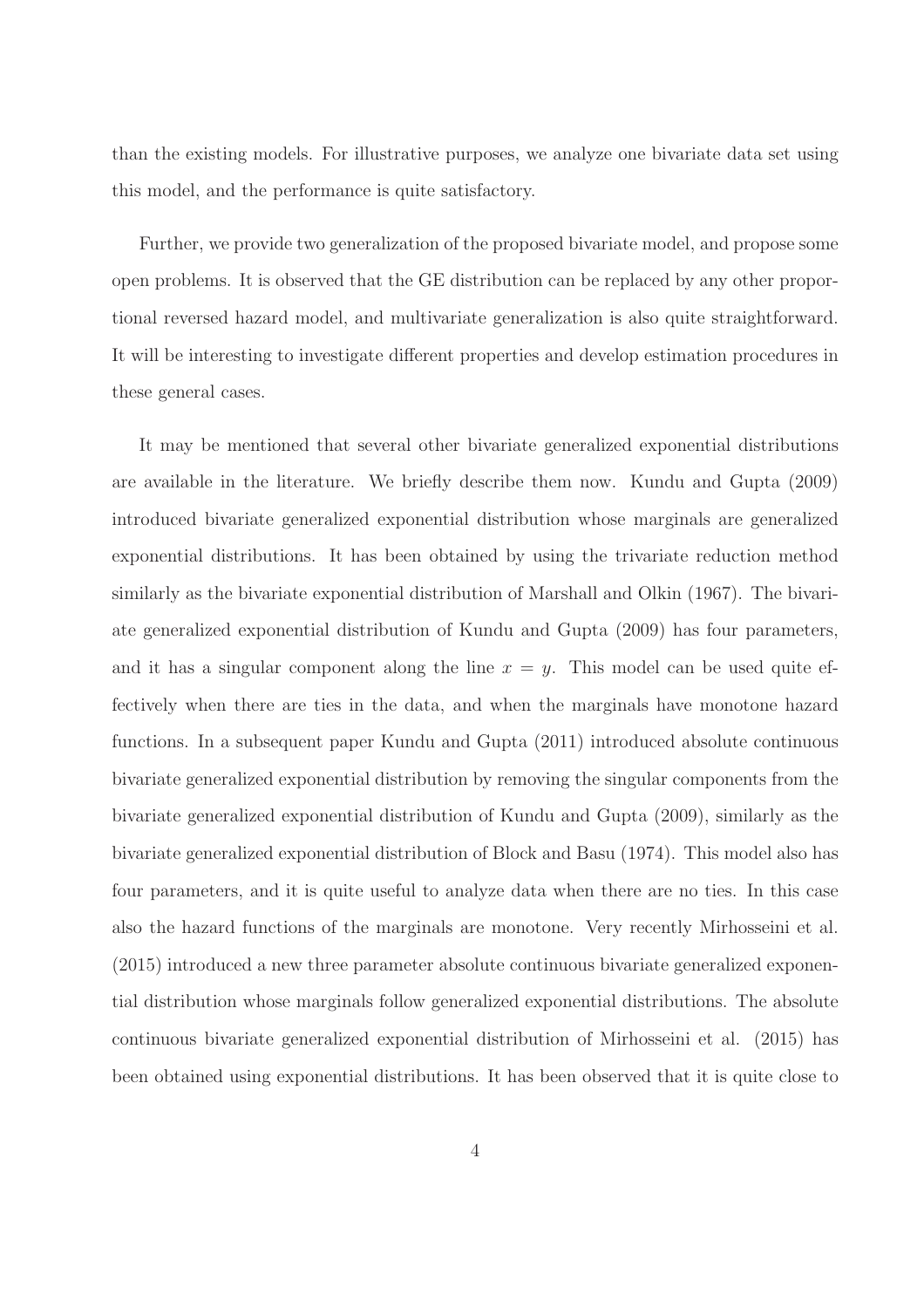the absolute continuous Block and Basu bivariate exponential distribution, and the marginals have decreasing hazard functions. The proposed bivariate generalized exponential distribution has five parameters, and each marginal has three parameters. Due to presence of five parameters, the marginals and the joint probability density functions can take variety of shapes. The hazard functions of the marginals can be monotone, unimodal or bath-tub shaped. It has an absolute continuous joint probability density function for all parameter values. The proposed bivariate generalized exponential distribution is more flexible than any of the existing bivariate generalized exponential distributions.

Rest of the manuscript is organized as follows. In Section 2, we provide a brief review of the GE distribution. Bivariate geometric maximum of generalized exponential distribution and its properties are discussed in Section 3. In Section 4, we provide the statistical inference of the unknown parameters. In Section 5, we provide the results of the simulation experiments, and the analysis of a real data set. Finally we propose some open problems, and conclude the paper in Section 6.

# 2 GENERALIZED EXPONENTIAL DISTRIBUTION

The random variable X is said to be a GE random variable with parameters  $\alpha > 0$  and  $\lambda > 0$ , if the cumulative distribution function (CDF) of X is

$$
F_{GE}(x; \alpha, \lambda) = (1 - e^{-\lambda x})^{\alpha}; \quad x > 0,
$$
\n<sup>(1)</sup>

and 0, otherwise. It will be denoted by  $GE(\alpha, \lambda)$ , and  $GE(\alpha, 1)$  will be denoted by  $GE(\alpha)$ . If  $X \sim \text{GE}(\alpha, \lambda)$ , the corresponding PDF and HF become

$$
f_{GE}(x; \alpha, \lambda) = \alpha \lambda e^{-\lambda x} (1 - e^{-\lambda x})^{\alpha - 1}; \quad x > 0,
$$
\n<sup>(2)</sup>

and

$$
h_{GE}(x; \alpha, \lambda) = \frac{\alpha \lambda e^{-\lambda x} (1 - e^{-\lambda x})^{\alpha - 1}}{1 - (1 - e^{-\lambda x})^{\alpha}}; \quad x > 0,
$$
\n(3)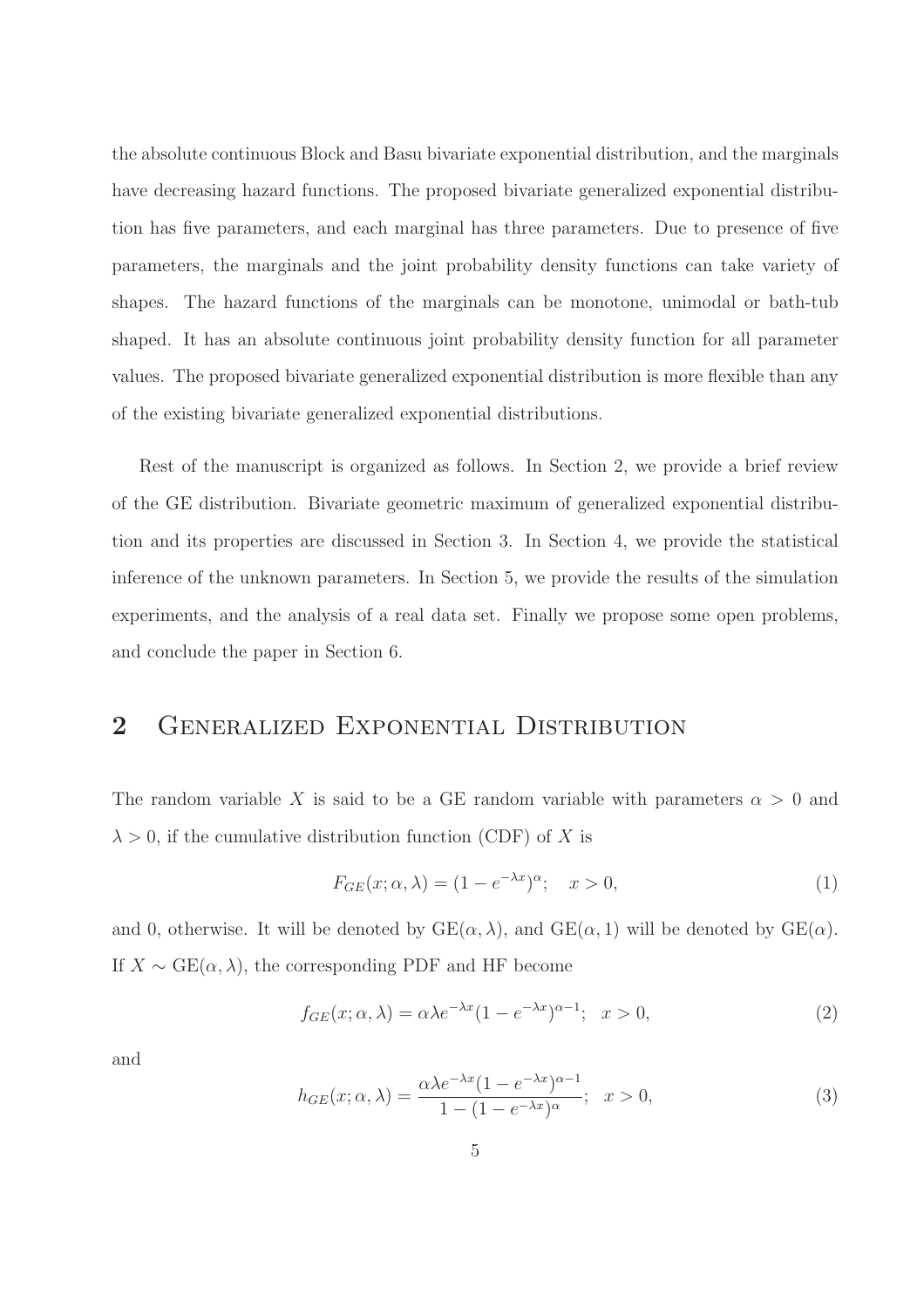respectively. Here  $\alpha$  is the shape parameter, and  $\lambda$  is the scale parameter. For  $\alpha \leq 1$ , the PDF is a decreasing function, and for  $\alpha > 1$  it is an unimodal function. It is clear that for  $\alpha = 1$ , it is an exponential distribution function. For,  $\alpha < 1$ , the hazard function is a decreasing function, and for  $\alpha > 1$ , it is an increasing function. When  $\alpha = 1$ , it is constant. If  $X \sim \text{GE}(\alpha)$ , then the moment generating function and the moments are obtained as follows, see Gupta and Kundu (1999)

$$
M(t) = E(e^{tX}) = \frac{\Gamma(\alpha + 1)\Gamma(1 - t)}{\Gamma(\alpha - t + 1)};
$$
 for  $t < 1,$  (4)

$$
E(X) = \psi(\alpha + 1) - \psi(1)
$$
 and  $V(X) = \psi'(1) - \psi'(\alpha + 1)$ , (5)

where  $\psi(x) = \frac{d}{dx}$  $\frac{d}{dx}\Gamma(x)$ , the digamma function, and  $\psi'(\cdot)$  is its derivative.

It is observed that the GE distribution behaves very similarly as the two-parameter gamma or two-parameter Weibull distributions. All the three distributions are extensions of the exponential distribution, but in different manners. Because of the explicit expression of the CDF, it can be used quite effectively to analyze censored data also. It is further observed that it is very difficult to discriminant between GE distribution and Weibull distribution or gamma distribution, particularly, if the shape parameter is very close to 1.

The GE distribution was first introduced by Gupta and Kundu (1999), as a special case of a more general three-parameter exponentiated Weibull distribution, originally proposed by Mudholkar and Srivastava (1993), see also Mudholkar et al. (1995) in this respect. Extensive work has been done on GE distribution regarding different estimation and inference procedures. Interested reader may refer to the review articles by Gupta and Kundu (2007) or Nadarajah (2011) regarding different developments of this distribution.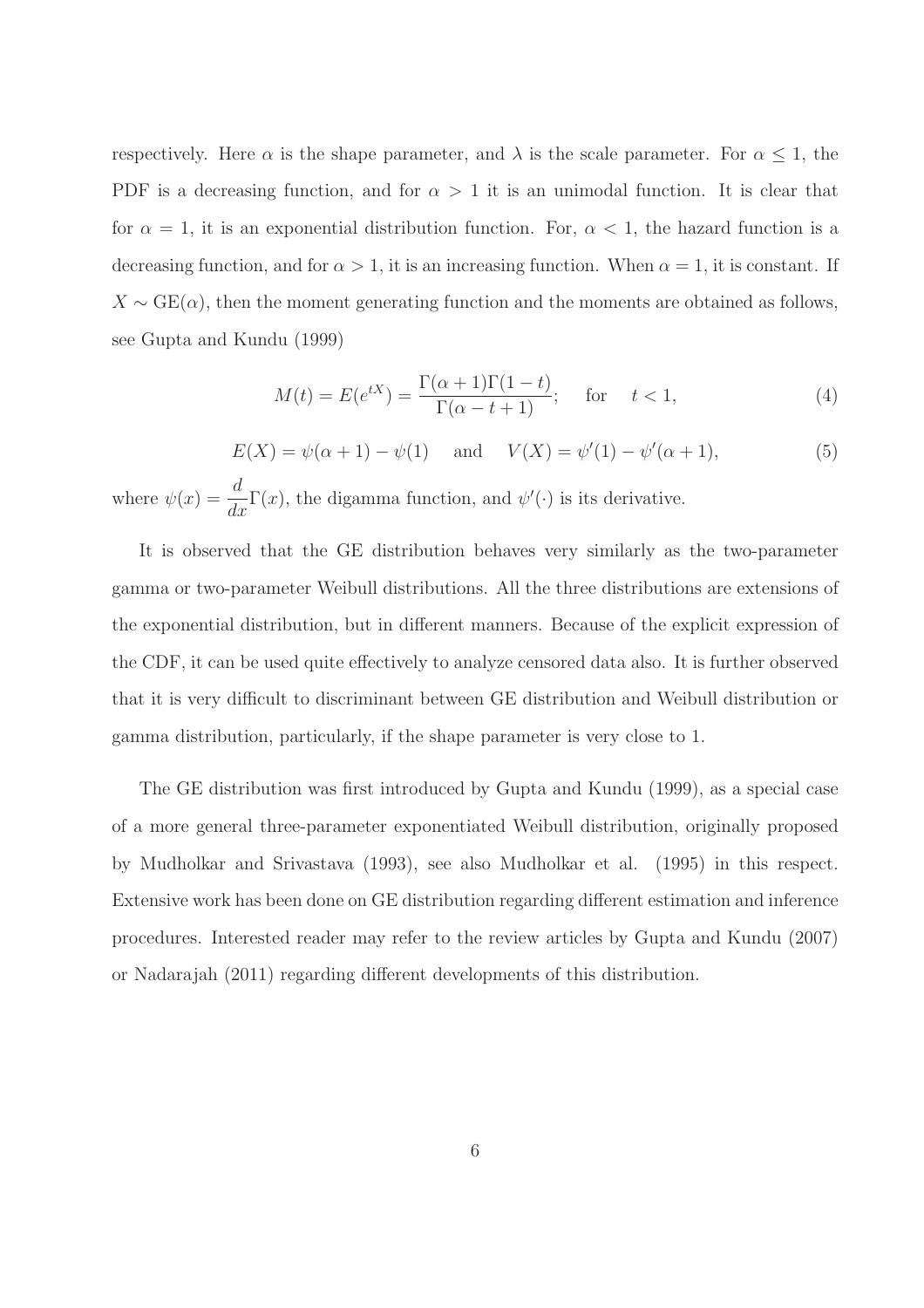### 3 Bivariate Geometric (Maximum) GE Distribution

#### 3.1 Model Formulation

Consider two sequences of random variables  $X_1, X_2, \ldots$  and  $Y_1, Y_2, \ldots$  It is assumed that  $X_i$ 's are independent and identically distributed  $(i.i.d.)$  GE $(\alpha_1, \lambda_1)$  random variables,  $Y_i$ 's are  $GE(\alpha_2, \lambda_2)$  random variables, and  $X_i$ 's and  $Y_j$ 's are independent. Let N be a geometric random variable with probability mass function  $P(N = n) = p(1 - p)^{n-1}$ ; for  $n \in \mathbb{N}$ , where N denotes the set of all positive integers, and  $0 < p < 1$ . From now on, it will be denoted by  $GM(p)$ . Moreover, N is independent of  $X_i$ 's and  $Y_j$ 's. Consider the following bivariate random variable  $(X, Y)$ , where

$$
X = \max\{X_1, \dots, X_N\} \quad \text{and} \quad Y = \max\{Y_1, \dots, Y_N\}.
$$
 (6)

We call  $(X, Y)$  as the bivariate geometric (maximum) generalized exponential (BGGE) distribution, with parameters  $(\alpha_1, \alpha_2, p, \lambda_1, \lambda_2)$ , and it will be denoted by  $B GGE(\alpha_1, \alpha_2, p, \lambda_1, \lambda_2)$ . For notational simplicity,  $B GGE(\alpha_1, \alpha_2, p, 1, 1)$  will be denoted by  $B GGE(\alpha_1, \alpha_2, p)$ . The following interpretations can be given for the BGGE model.

RANDOM STRESS MODEL: Suppose, a system has two components. Each component is subject to random number of individual independent stresses, say  $\{X_1, X_2, \ldots\}$  and  $\{Y_1, Y_2, \ldots\}$ , respectively. If N is the number of stresses, then the observed stresses at the two components are  $X = \max\{X_1, \dots, X_N\}$  and  $Y = \{Y_1, \dots, Y_N\}$ , respectively.

PARALLEL SYSTEMS: Consider two systems, say 1 and 2, each having N number of independent and identical components attached in parallel. Here N is a random variable. If  $X_1, X_2, \ldots$  denote the lifetime of the components of system 1, and  $Y_1, Y_2, \ldots$  denote the lifetime of the components of system 2, then the lifetime of the two systems become  $(X, Y)$ , where  $X = \max\{X_1, ..., X_N\}$  and  $Y = \max\{Y_1, ..., Y_N\}$ .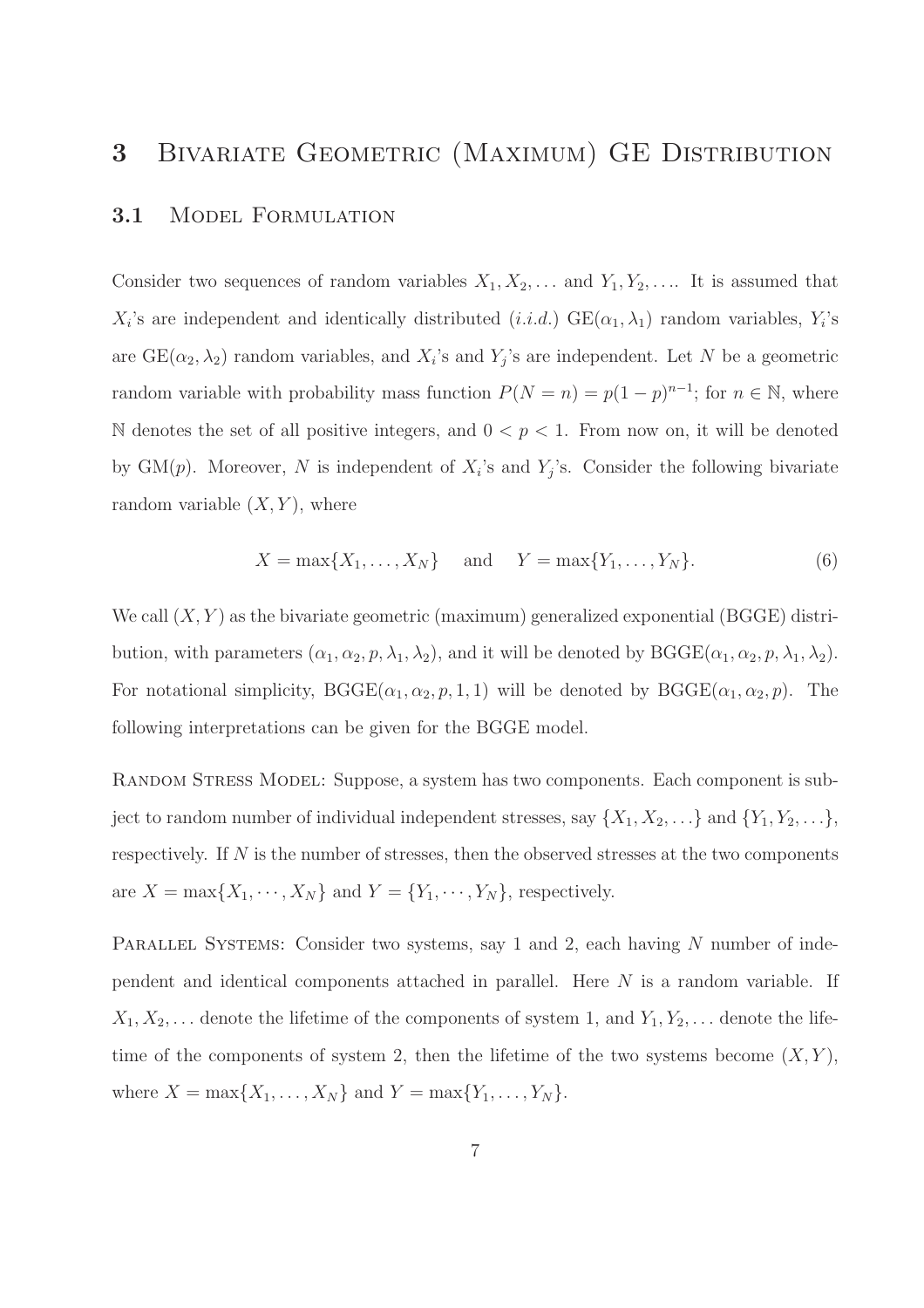The joint CDF of  $(X, Y)$  can be obtained as

$$
F_{X,Y}(x,y) = P(X \le x, Y \le y) = \sum_{n=1}^{\infty} P(X \le x, Y \le y | N = n) P(N = n)
$$
  
=  $p \sum_{n=1}^{\infty} (1 - e^{-\lambda_1 x})^{n\alpha_1} (1 - e^{-\lambda_2 y})^{n\alpha_2} (1 - p)^{n-1}$   
=  $\frac{p(1 - e^{-\lambda_1 x})^{\alpha_1} (1 - e^{-\lambda_2 y})^{\alpha_2}}{1 - (1 - p)(1 - e^{-\lambda_1 x})^{\alpha_1} (1 - e^{-\lambda_2 y})^{\alpha_2}}.$  (7)

The joint PDF of  $(X, Y)$  can be obtained as  $f_{X,Y}(x, y) = \frac{\partial^2}{\partial x \partial y}$  $\frac{\partial}{\partial x \partial y} F_{X,Y}(x, y)$ , and it is

$$
f_{X,Y}(x,y) = \frac{pf_{GE}(x;\alpha_1,\lambda_1)f_{GE}(y;\alpha_2,\lambda_2)(1+(1-p)F_{GE}(x;\alpha_1,\lambda_1)F_{GE}(y;\alpha_2,\lambda_2))}{(1-(1-p)F_{GE}(x;\alpha_1,\lambda_1)F_{GE}(y;\alpha_2,\lambda_2))^3}.
$$
 (8)

Here  $\alpha_1$ ,  $\alpha_2$  are the shape parameters. The parameter p plays the role of the correlation parameter, and  $\lambda_1$  and  $\lambda_2$  are scale parameters. The joint PDF (8) is very flexible, it can take different shapes depending on the values of  $\alpha_1$ ,  $\alpha_2$  and p. In Figure 1, we provide the surface plots of (8) for different parameter values  $\alpha_1$ ,  $\alpha_2$  and p. It is clear that it can take variety of shapes depending on the parameter values. When  $p = 1$ ,

$$
f_{X,Y}(x,y) = f_{GE}(x;\alpha_1,\lambda_1) f_{GE}(y;\alpha_2,\lambda_2),\tag{9}
$$

i.e. X and Y become independent.

It may be observed that the generation from a BGGE distribution is very straight forward using the definition of the model. First generate N from a geometric distribution, and once  $N = n$  is observed, X and Y can be generated from  $GE(n\alpha_1, \lambda_1)$  and  $GE(n\alpha_2, \lambda_2)$ respectively.

Rest of this section we discuss different properties of this distribution, hence without loss of generality it is assumed that  $\lambda_1 = \lambda_2 = 1$ .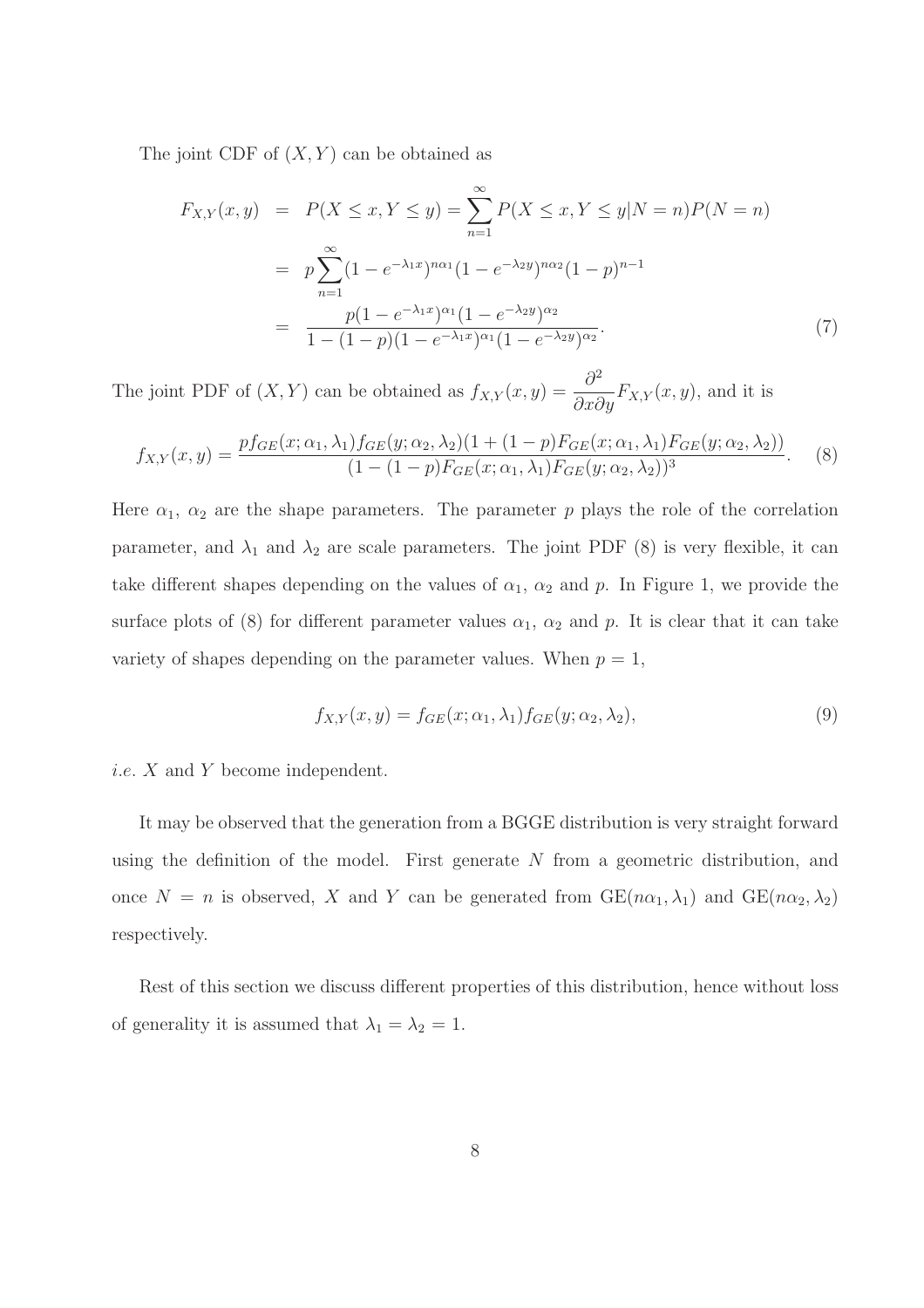### 3.2 MARGINAL DISTRIBUTION

In this section we obtain the marginal distributions of  $X$  and  $Y$ . We provide the results for  $X$ , and for  $Y$ , it can be obtained along the same line. Consider the following bivariate random variable  $(X, N)$ , where X and N are same as defined before. The joint density function,  $f_{X,N}(x, n)$ , of  $(X, N)$  is given by

$$
f_{X,N}(x,n) = np\alpha_1 e^{-x} (1 - e^{-x})^{n\alpha_1 - 1} (1 - p)^{n-1}; \quad x > 0, n \in \mathbb{N}.
$$
 (10)

Therefore, the joint distribution function of  $(X, N)$  is

$$
P(X \le x, N \le n) = \sum_{j=1}^{n} P(X \le x, N = j) = \sum_{j=1}^{n} P(X \le x | N = j) P(N = j)
$$
  
= 
$$
p \sum_{j=1}^{n} (1 - e^{-x})^{\alpha_1 j} (1 - p)^{j-1}
$$
  
= 
$$
p(1 - e^{-x})^{\alpha_1} \frac{1 - (1 - p)^n (1 - e^{-x})^{\alpha_1}}{1 - (1 - p)(1 - e^{-x})^{\alpha_1}}.
$$
 (11)

From (11), one can obtain

$$
P(X \le x) = \lim_{n \to \infty} P(X \le x, N \le n) = \frac{p(1 - e^{-x})^{\alpha_1}}{1 - (1 - p)(1 - e^{-x})^{\alpha_1}}.
$$
 (12)

Note that (12) can be obtained directly from (7) also, by taking  $y \to \infty$ . The PDF of X becomes

$$
f_X(x) = \alpha_1 e^{-x} (1 - e^{-x})^{\alpha_1 - 1} \times \frac{p}{(1 - (1 - p)(1 - e^{-x})^{\alpha_1})^2}.
$$
\n(13)

It is clear that the PDF of  $X$  can be written as the weighted GE distribution, with the weight function

$$
w(x) = \frac{p}{(1 - (1 - p)(1 - e^{-x})^{\alpha_1})^2}.
$$
\n(14)

It is an increasing function and it increases from p to  $1/p$ , as x varies from 0 to  $\infty$ . The PDF of X can take different shapes. The PDF can be a decreasing function or unimodal, it can have a thicker tail than the GE distribution for certain choice of the parameter values.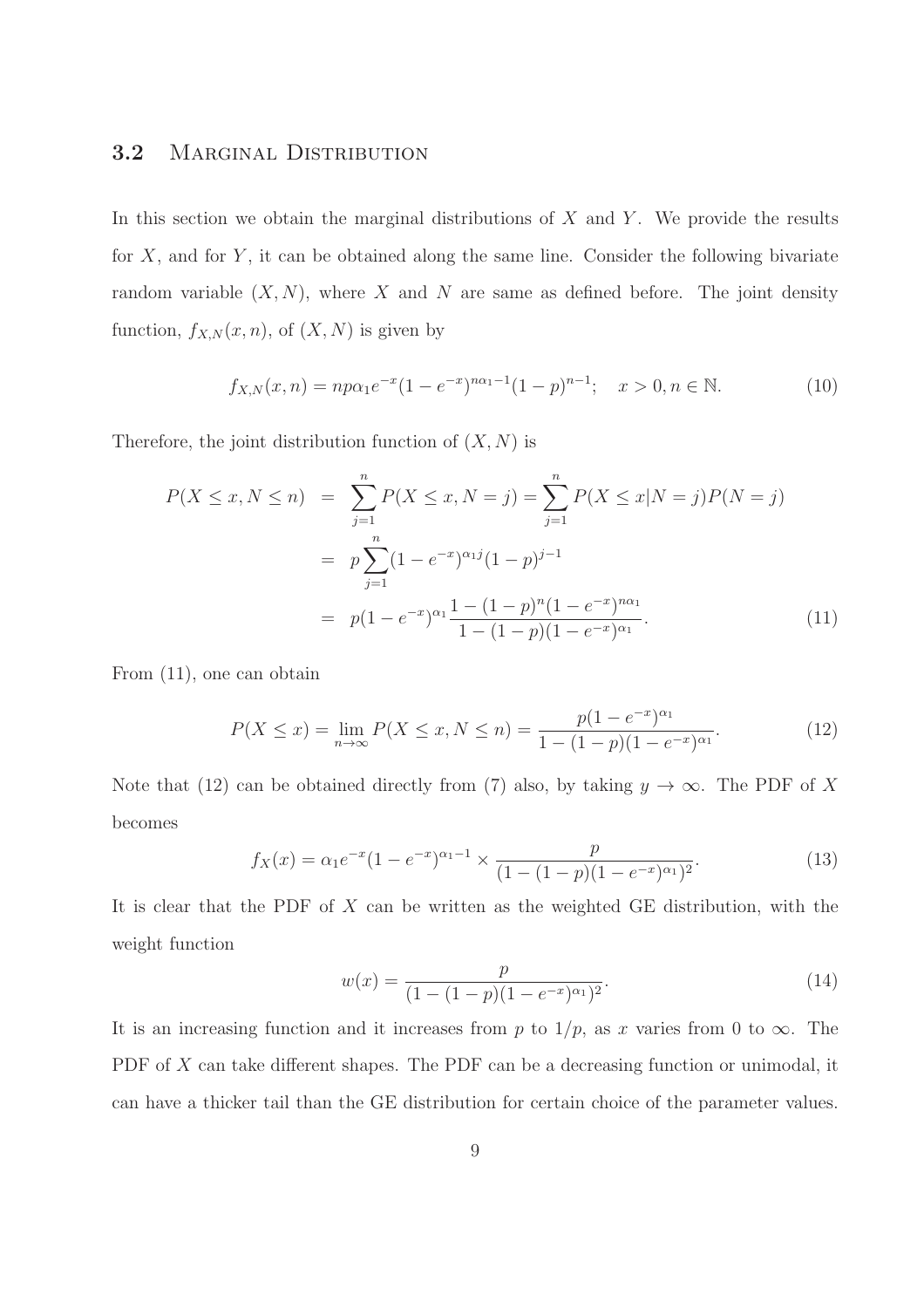From (12), we obtain that for any fixed x, as  $p \to 0$ ,  $P(X > x) \to 1$ . Therefore, it becomes heavy tail distribution. It is clear that if  $p = 1$ , X has  $GE(\alpha_1)$ . For p close to 1, the shape of PDF of X is very close to the shape of the PDF of GE distribution.

This model has a close resemblance with the model recently proposed by Louzada et al. (2014). They proposed the model which is geometric minimum of generalized exponential distributions and it has the PDF

$$
f(x; \alpha, \lambda, p) = \frac{\alpha \lambda p e^{-\lambda x} (1 - e^{-\lambda x})^{\alpha - 1}}{[1 - (1 - p)(1 - (1 - e^{-\lambda x})^{\alpha})]^2}; \quad x > 0,
$$
\n(15)

for  $\alpha > 0$ ,  $\lambda > 0$  and  $0 < p < 1$ . Since GE distribution is closed under maximum, our model is a natural generalization of the GE model than the model proposed by Louzada et al. (2014). Moreover, many treatments and properties developed in this model can be developed along the same line for the model (15), and vice versa. For example, the EM algorithm developed for the model (13) can be developed along the same line for the model (15) also.

The hazard function of  $X$  can be written as

$$
h_X(x) = h_{GE}(x; \alpha_1) \times w_1(x), \qquad (16)
$$

and

$$
w_1(x) = \frac{p}{1 - (1 - p)(1 - e^{-x})^{\alpha_1}}.\tag{17}
$$

The weight function  $w_1(x)$  is an increasing function, and it increases from p to 1, as x ranges from 0 to  $\infty$ . We have the following result regarding the shape of the hazard function of X.

RESULT 1: The hazard function of X is an increasing function if  $\alpha > 1$ . For  $0 < \alpha < 1$ , if  $0 < p < 2\alpha/(1+\alpha)$ , then it is a U-shaped (bath-tub type) and if  $2\alpha/(1+\alpha) < p < 1$ , then it is a decreasing function.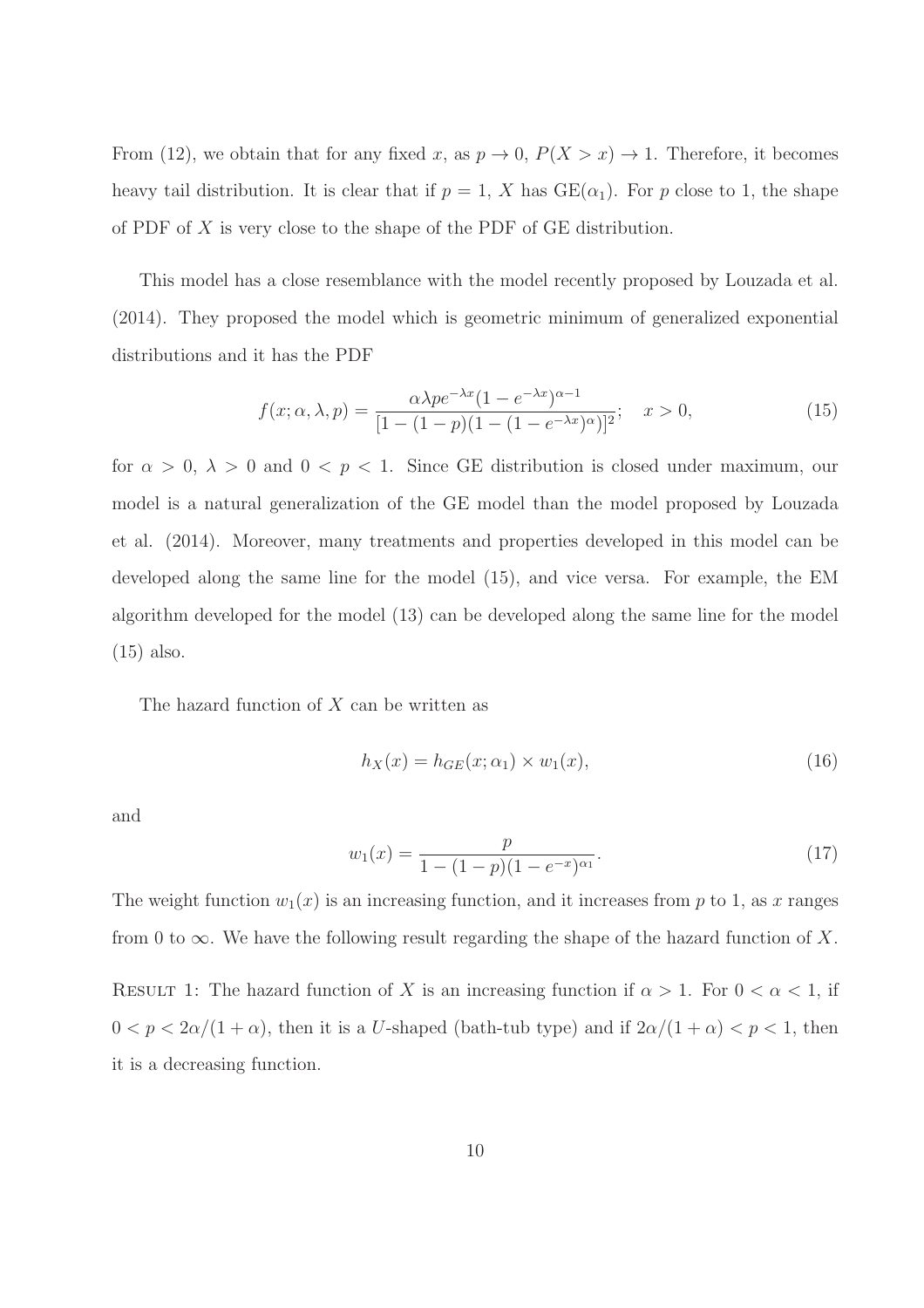PROOF: Considering the logarithm of the hazard function, the proof can be obtained. The details are avoided.

If a random variable X has the CDF  $(12)$  or the PDF  $(13)$ , we call it as the geometric maximum of GE (GGE) distribution, and it will be denoted by  $GGE(\alpha_1, p)$ . If  $U \sim$  $GGE(\alpha, p)$ , the  $\gamma$ -th percentile point of U is

$$
a_{\gamma} = -\ln\left[1 - \left(\frac{\gamma}{1 + \gamma(1 - p)}\right)^{1/\alpha}\right].
$$
\n(18)

Moreover, for fixed p and x, as  $\alpha$  increases,  $P(U \leq x)$  increases. It implies that for fixed p,  $GGE(\alpha, p)$  family has a stochastic ordering in terms of  $\alpha$ .

The following result will be useful in developing EM algorithm for GGE distribution. From (10), it follows after some calculations that

$$
P(N = n|X = x) = n\left((1 - p)(1 - e^{-x})^{\alpha}\right)^{n-1} \times \left(1 - (1 - p)(1 - e^{-x})^{\alpha}\right)^2, \tag{19}
$$

and

$$
E(N|X=x) = \frac{1 + (1 - p)(1 - e^{-x})^{\alpha}}{1 - (1 - p)(1 - e^{-x})^{\alpha}}.
$$
\n(20)

The following result indicates that GGE is closed under geometric maximum.

RESULT 1: Suppose,  $\{U_i; i \geq 1\}$  is a sequence of *i.i.d.*  $GGE(\alpha, p)$  random variables, and  $M \sim GM(q)$ , for  $0 < q < 1$ . Moreover,  $U_i$ 's and M are independent. Consider a new random variable

$$
U = \max\{U_1, \dots, U_M\},\tag{21}
$$

then  $V \sim \text{GGE}(\alpha, pq)$ .

PROOF:

$$
P(U \le u) = P(U_1 \le u, ..., U_M \le u)
$$
  
= 
$$
\sum_{m=1}^{\infty} P(U_1 \le u, ..., U_M \le u | M = m) P(M = m)
$$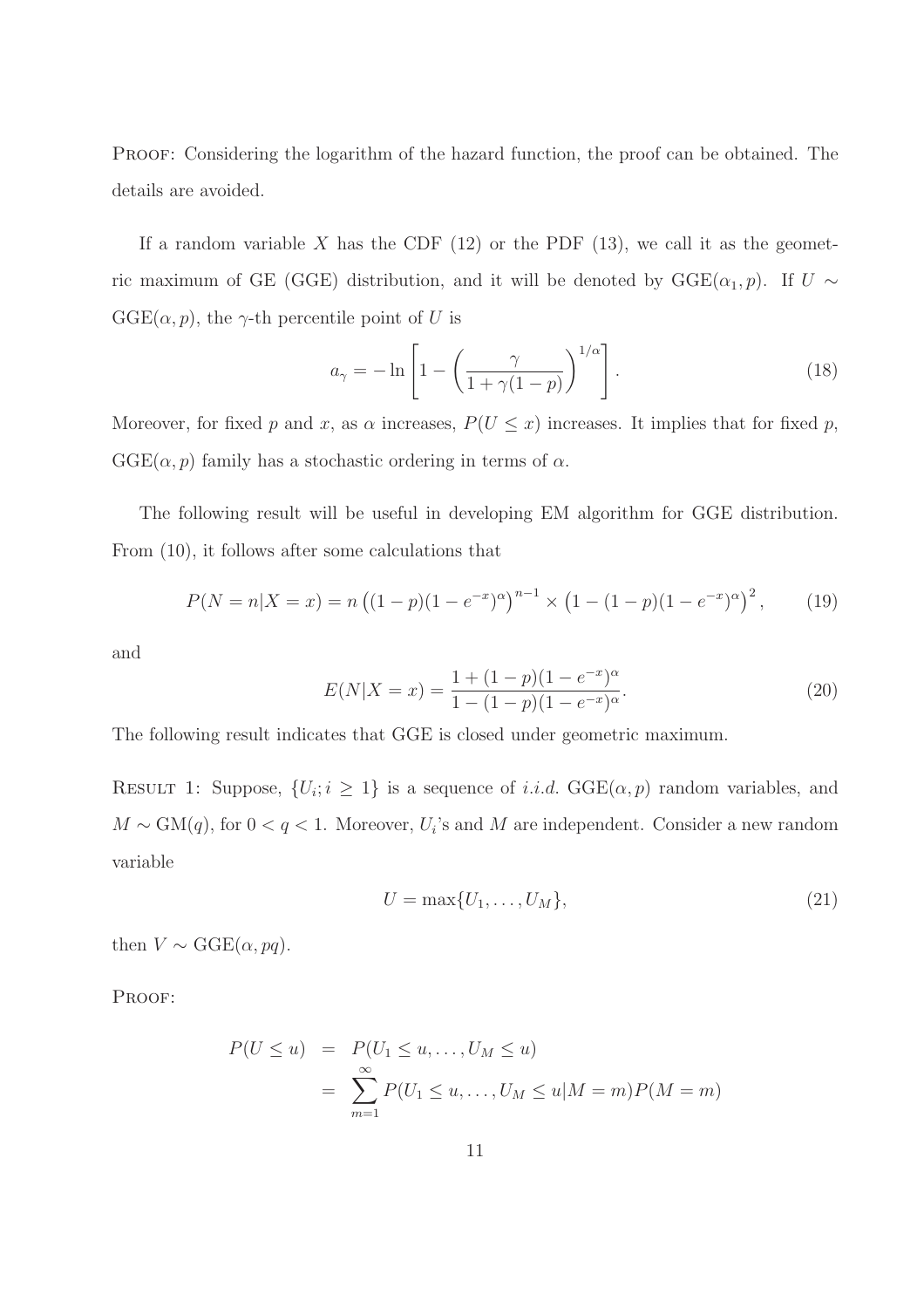$$
= q \sum_{m=1}^{\infty} \frac{p^m (1 - e^{-u})^{m\alpha} (1 - q)^{m-1}}{(1 - (1 - pq)(1 - e^{-u})^{\alpha})^m}
$$

$$
= \frac{pq (1 - e^{-u})^{\alpha}}{1 - (1 - pq)(1 - e^{-u})^{\alpha}}.
$$
(22)

Ľ

The moment generating function cannot be obtained in explicit forms, it is obtained as an infinite series. If  $X \sim \text{GGE}(\alpha_1, p)$ , then the moment generating function of X is

$$
M(t) = E(e^{tX}) = E_N(E_{X|N}(e^{tX}|N=n)) = p \sum_{n=1}^{\infty} (1-p)^{n-1} \frac{\Gamma(n\alpha_1 + 1)\Gamma(1-t)}{\Gamma(n\alpha_1 - t + 1)}; \text{ for } t < 1.
$$
\n(23)

Different moments of X also cannot be obtained in explicit forms, they can be obtained from  $(23)$  as infinite series. Moreover, the PDF of X can be written as infinite mixture of GE distributions.

### 3.3 BGGE: Basic Properties

RESULT 2: If  $(X, Y) \sim \text{BGGE}(\alpha_1, \alpha_2, p)$ , then

(a)  $X \sim \text{GGE}(\alpha_1, p)$  and  $Y \sim \text{GGE}(\alpha_2, p)$ .

(b)

$$
X \le x | Y \le y \sim \text{GGE}(\alpha, 1 - (1 - p)(1 - e^{-y})^{\beta}).
$$

(c) max $\{X, Y\} \sim \text{GGE}(\alpha_1 + \alpha_2, p).$ 

(d)

$$
P(X < Y) = \frac{\alpha_2}{\alpha_1 + \alpha_2}.
$$

(e)

$$
P(X \le x | Y = y) = \frac{(1 - e^{-x})^{\alpha_1}(1 - (1 - p)(1 - e^{-y})^{\alpha_2})^2}{(1 - (1 - p)(1 - e^{-y})^{\alpha_2}(1 - e^{-x})^{\alpha_1})^2}
$$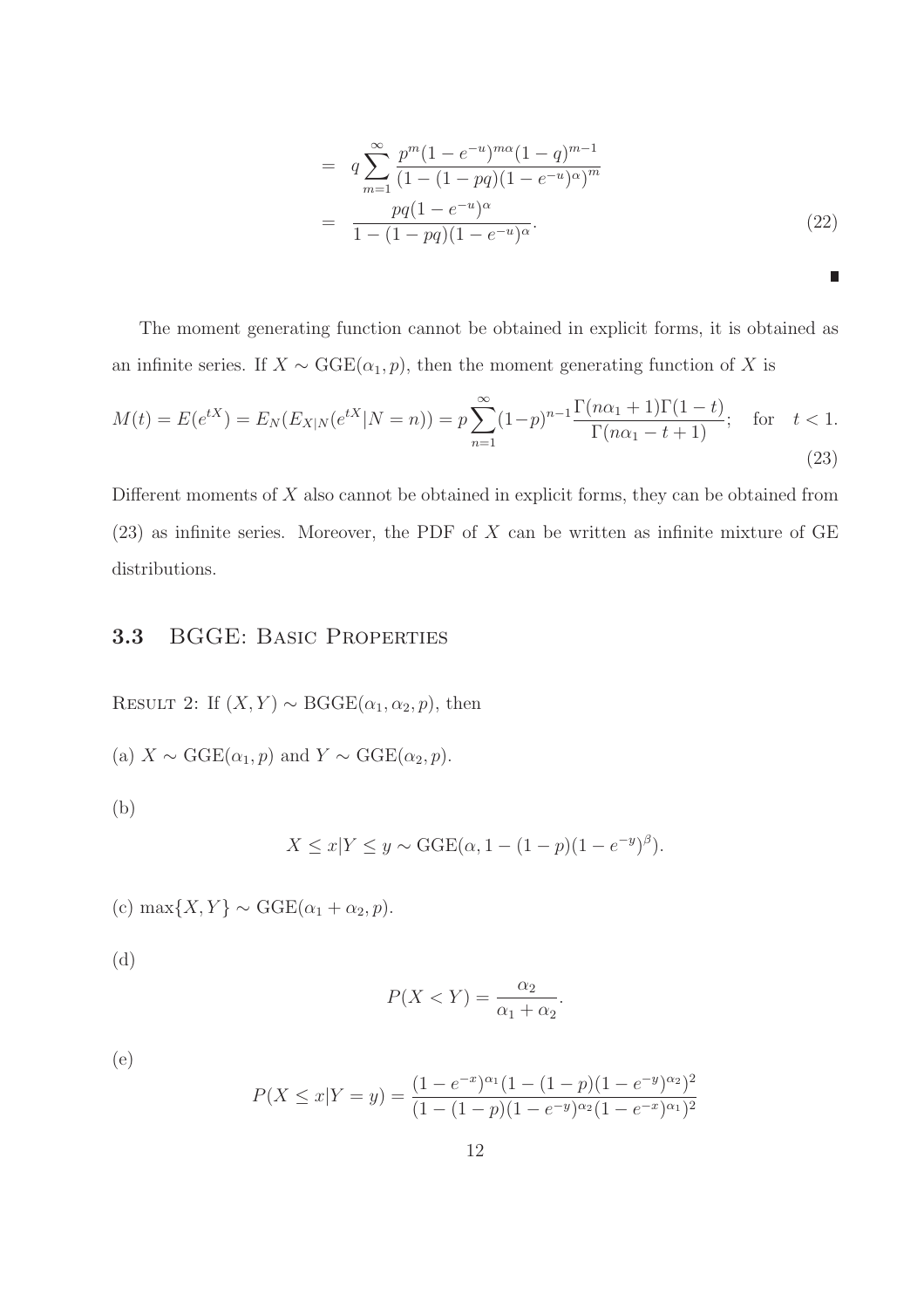PROOF: The proof of  $(a)$ ,  $(b)$  and  $(c)$  can be obtained in a routine matter. We provide the proof of (d) and (e) only. Proof of (d):

$$
P(X < Y) = \sum_{n=1}^{\infty} P(X < Y, N = n)
$$
  
= 
$$
\sum_{n=1}^{\infty} \int_{0}^{\infty} P(X < y | N = n, Y = y) P(Y = y | N = n) P(N = n) dy
$$
  
= 
$$
\sum_{n=1}^{\infty} P(N = n) \int_{0}^{\infty} n \alpha_{2} (1 - e^{-y})^{n(\alpha_{1} + \alpha_{2}) - 1} e^{-y} dy
$$
  
= 
$$
\frac{\alpha_{2}}{\alpha_{1} + \alpha_{2}}.
$$

Proof of (e):

$$
P(X \le x | Y = y) = \frac{P(X \le x, Y = y)}{P(Y = y)} = \sum_{n=1}^{\infty} P(X \le x | N = n, Y = y) \times P(N = n | Y = y)
$$
  
= 
$$
\sum_{n=1}^{\infty} (1 - e^{-x})^{n\alpha_1} n((1 - p)(1 - e^{-y}))^{n-1} (1 - (1 - p)(1 - e^{-y})^{\alpha_2})^2
$$
  
= 
$$
\frac{(1 - e^{-x})^{\alpha_1} (1 - (1 - p)(1 - e^{-y})^{\alpha_2})^2}{(1 - (1 - p)(1 - e^{-y})^{\alpha_2} (1 - e^{-x})^{\alpha_1})^2}
$$

The joint density function of  $(X, Y, N)$ ,  $f_{X,Y,N}(x, y, n)$  is given by

$$
f_{X,Y,N}(x,y,n) = n^2 p (1-p)^{n-1} \alpha_1 \alpha_2 e^{-x} (1-e^{-x})^{n\alpha_1-1} e^{-y} (1-e^{-y})^{n\alpha_2-1}.
$$
 (24)

Therefore,

$$
P(N = n|X = x, Y = y) = \frac{f_{X,Y,N}(x, y, n)}{f_{X,Y}(x, y)} = n^2 a^{n-1}(x, y) \times \frac{(1 - a(x, y))^3}{1 + a(x, y)},
$$
\n(25)

where

$$
a(x, y) = (1 - p)(1 - e^{-x})^{\alpha_1}(1 - e^{-y})^{\alpha_2}.
$$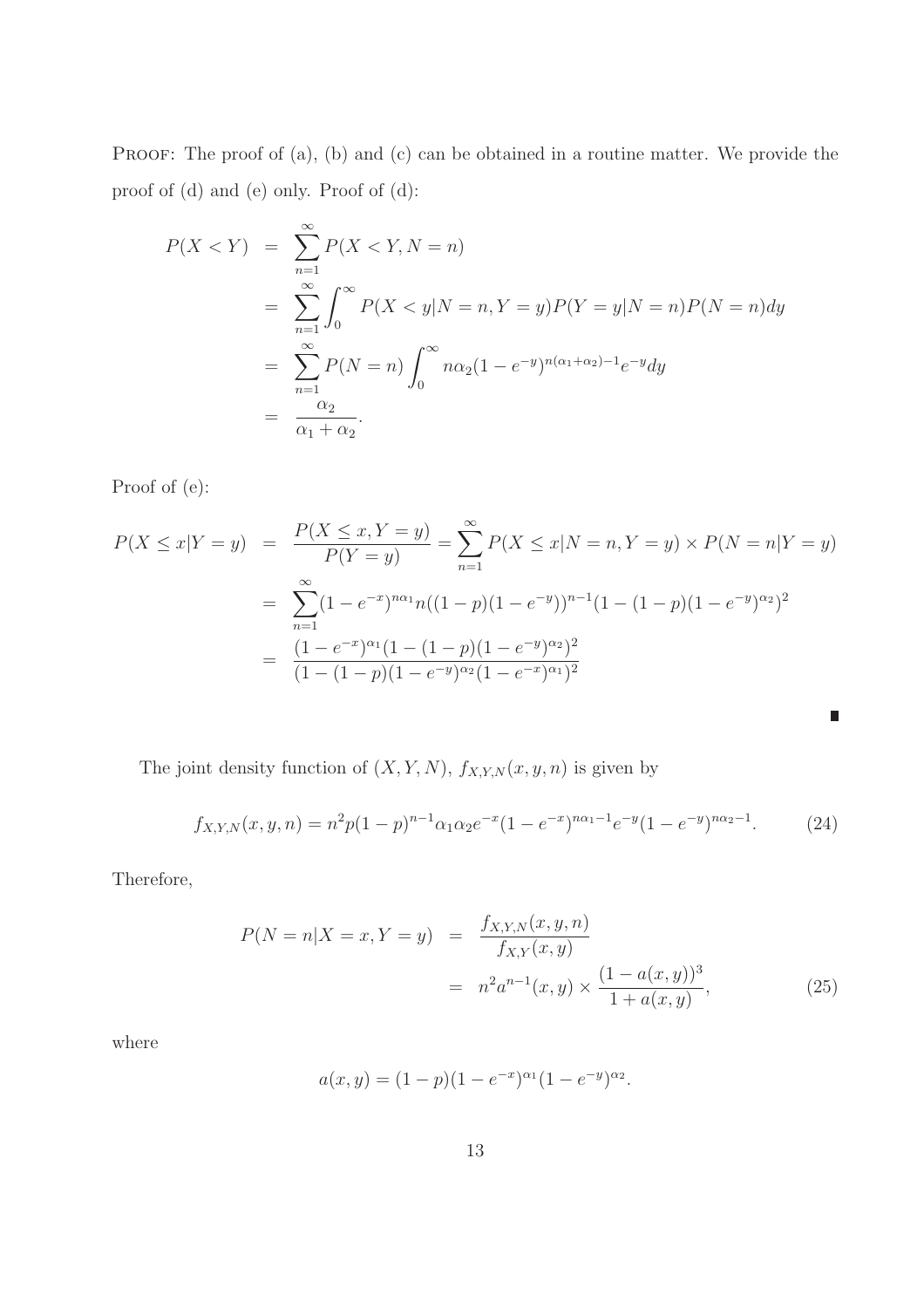Now using the fact that if  $M \sim GM(1-a)$ , then  $E(M^3) = (a^2 + 4a + 1)/(1-a)^3$ , we obtain

$$
E(N|X=x,Y=y) = \frac{(1-a(x,y))^2}{1+a(x,y)} \times \frac{a^2(x,y) + 4a(x,y) + 1}{(1-a(x,y))^3} = \frac{a^2(x,y) + 4a(x,y) + 1}{(1-a^2(x,y))}.
$$
\n(26)

The above result (26) will be useful for developing the EM algorithm.

The following result is the bivariate extension of Result 1. It indicates that BGGE distribution is also closed under geometric maximum. The proof is very similar to Theorem 1, and it is avoided.

RESULT 3: Suppose,  $\{(U_i, V_i); i \geq 1\}$  is a sequence of *i.i.d.* BGGE( $\alpha_1, \alpha_2, p$ ) random variables, and  $M \sim GM(q)$ , for  $0 < q < 1$ . Moreover,  $(U_i, V_i)$ 's and M are independent. Consider a new random variable

$$
U = \max\{U_1, \dots, U_M\} \text{ and } V = \max\{V_1, \dots, V_M\}
$$
 (27)

then  $(U, V) \sim \text{BGGE}(\alpha_1, \alpha_2, pq)$ .

The joint moment generating function of  $(X, Y)$  cannot be obtained in explicit forms, as expected. If  $(X, Y) \sim \text{BGGE}(\alpha_1, \alpha_2, p)$ , then the moment generating function of  $(X, Y)$  is

$$
M(t,s) = E(e^{tX+sY}) = E_N(E_{(X,Y)|N}(e^{tX+sY}|N=n))
$$
  
=  $p \sum_{n=1}^{\infty} (1-p)^{n-1} \frac{\Gamma(n\alpha_1+1)\Gamma(1-t)}{\Gamma(n\alpha_1-t+1)} \times \frac{\Gamma(n\alpha_2+1)\Gamma(1-s)}{\Gamma(n\alpha_2-s+1)};$  for  $s, t < 1$ . (28)

Different cross moments of  $X$  and  $Y$  also cannot be obtained in explicit forms, they can be obtained from (28) as infinite series.

### 3.4 BGGE: Dependence Properties

It is known, Nelsen (2006), that every bivariate distribution function,  $F_{X,Y}(\cdot, \cdot)$  with continuous marginals  $F_X(\cdot)$  and  $F_Y(\cdot)$ , corresponds a unique function  $C : [0,1]^2 \to [0,1]$ , called a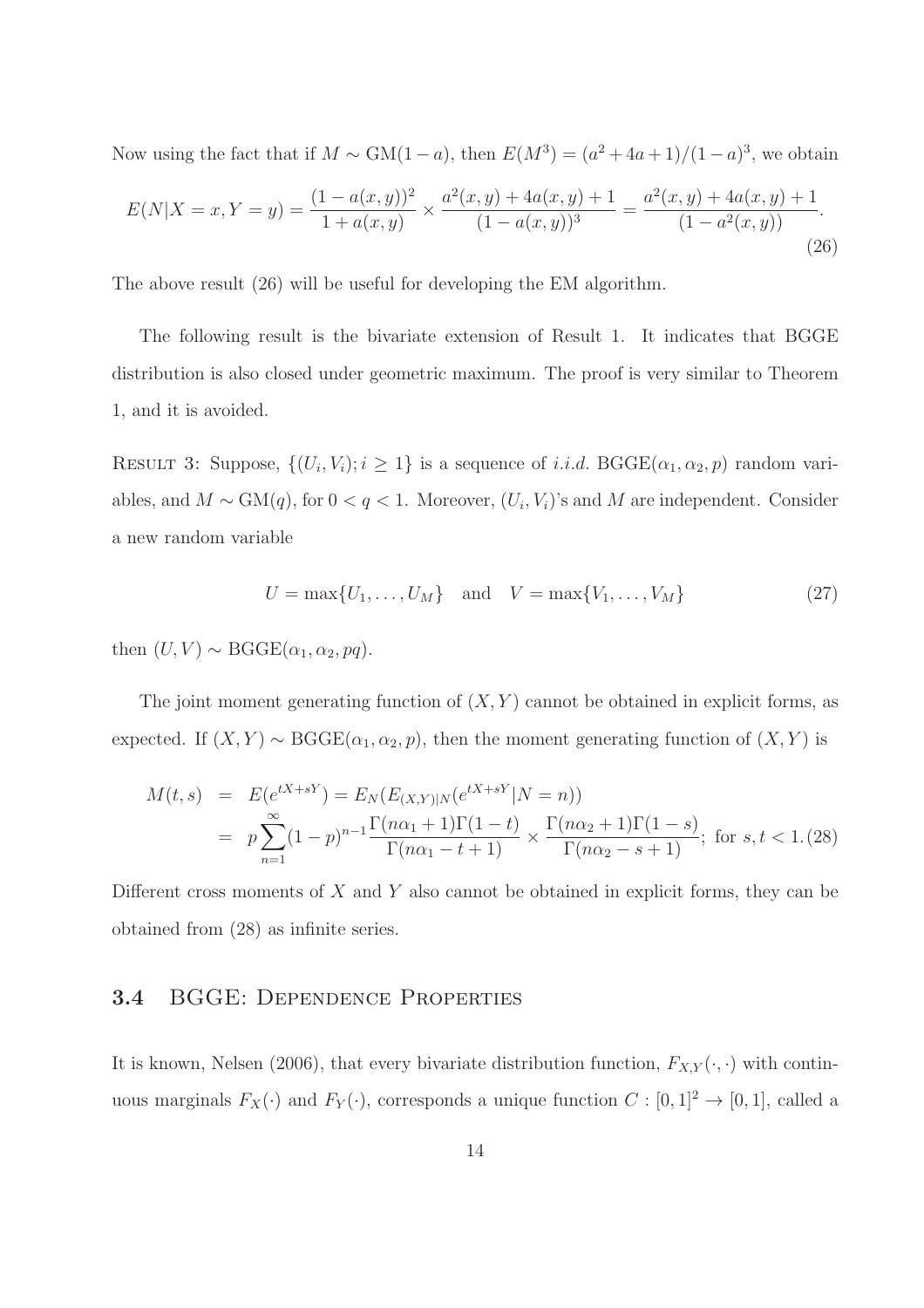copula such that

$$
F_{X,Y}(x,y) = C\{F_X(x), F_Y(y)\}, \quad \text{for} \quad (x,y) \in (-\infty, \infty) \times (-\infty, \infty). \tag{29}
$$

Conversely, the copula  $C(u, v)$  can be recovered from the joint distribution function  $F_{X,Y}(\cdot, \cdot)$ as follows;

$$
C(u, v) = F_{X,Y}(F_X^{-1}(u), F_Y^{-1}(v)).
$$
\n(30)

It can be shown by some calculation that if  $(X, Y) \sim B GGE(\alpha_1, \alpha_2, p)$ , then the corresponding copulas  $C_p(u, v)$  becomes

$$
C_p(u,v) = \frac{uv}{1 - (1 - p)(1 - u)(1 - v)}.
$$
\n(31)

The copula (31) is known as the Ali-Mikhail-Haq copula, see Ali, Mikhail and Haq (1978). The authors provided some nice interpretation of the above copula in terms of bivariate odds ratio.

Let us recall the following definitions, see for Nelsen  $(2006)$ . Suppose X and Y are random variables with absolute continuous joint distribution function.

DEFINITION 1: X is stochastically increasing in Y if  $P(X > x|Y = y)$  is a non-decreasing function of  $y$  for all  $x$ .

DEFINITION 2: X and Y are positively quadrant dependent (PQD) if for all  $(x, y) \in \mathbb{R}^2$ 

$$
P(X \le x, Y \le y) \ge P(X \le x)P(Y \le y).
$$

DEFINITION 3: X is left tail decreasing in Y, denoted by  $LTD(X|Y)$ , if  $P(X \le x|Y \le y)$ , is a non-increasing function of  $y$  for all  $x$ .

DEFINITION 4: A function  $f : \mathbb{R}^2 \to \mathbb{R}$  is said to be a total positivity of order two (TP<sub>2</sub>), if  $f(x, y) \ge 0$  for all  $(x, y) \in \mathbb{R}^2$ , and whenever  $x \le x'$ , and  $y \le y'$ ,

$$
f(x, y)f(x', y') \ge f(x', y)f(x, y').
$$
\n(32)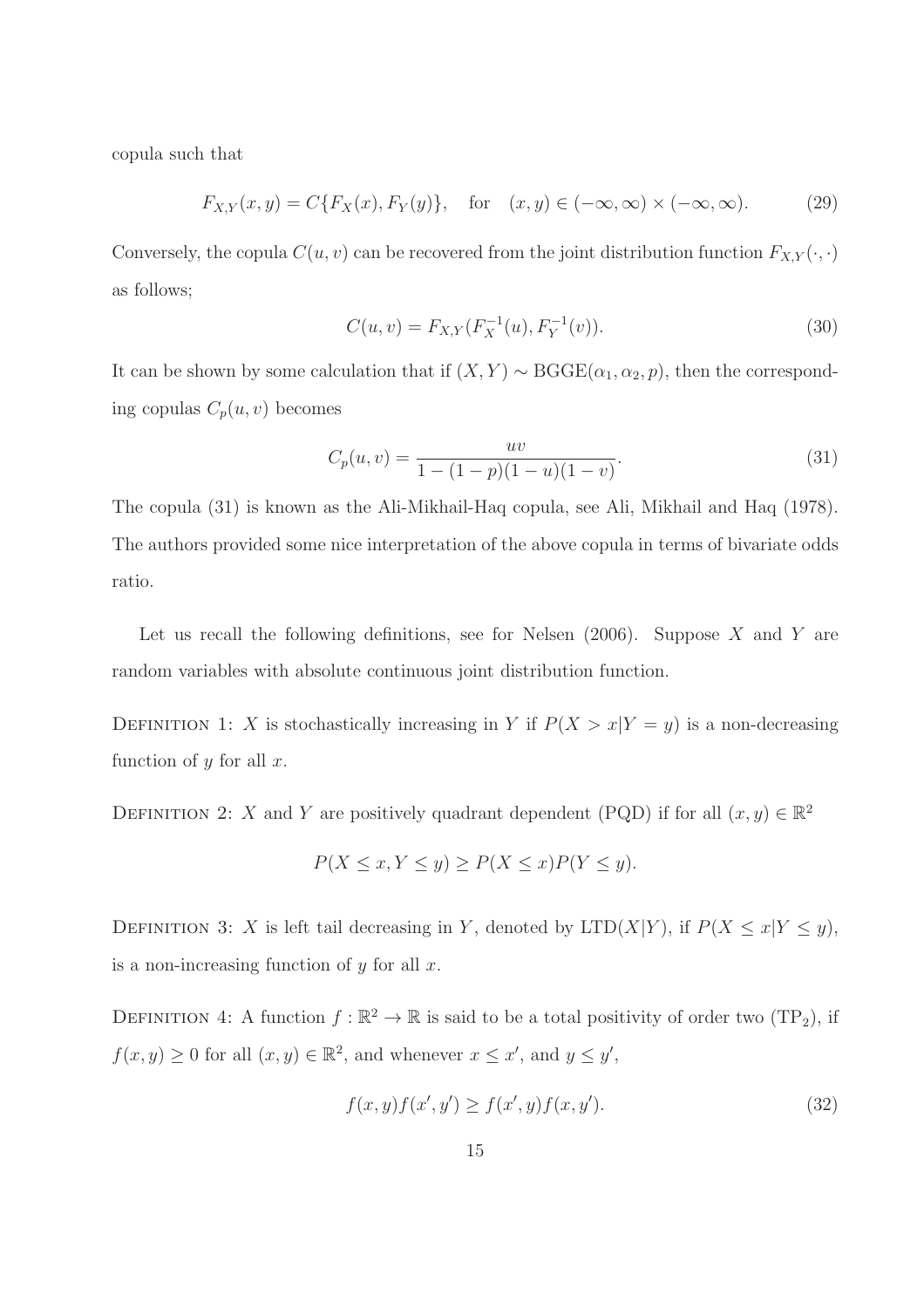The random variables  $(X, Y)$  is said to be  $TP_2$ , if the joint cumulative distribution function of  $(X, Y)$  is TP<sub>2</sub>.

We can establish the following properties using the above copula structure.

RESULT 4: If  $(X, Y) \sim \text{BGGE}(\alpha_1, \alpha_2, p)$ , then X is stochastically increasing in Y and vice versa.

**PROOF:** Using the copula function, it follows that Y is stochastically increasing in  $X$ , if and only if for any  $v \in [0, 1]$ ,  $C(u, v)$  is a concave function of u, see Nelsen (2006). In case of Ali-Mikhail-Haq copula, note that

$$
\frac{\partial^2 C(u,v)}{\partial u^2} = -\frac{2v(1-\theta^2(1-v)^2)}{(1-\theta(1-u)(1-v))^3)} \le 0,
$$

therefore, the result follows.

RESULT 5: If  $(X, Y) \sim \text{BGGE}(\alpha_1, \alpha_2, p)$ , then X and Y are PQD.

PROOF: It is known that PQD is a copula property, and two random variables  $X$  and  $Y$  are PQD if and only if, the corresponding copula,  $C(u, v)$ , satisfies

$$
C(u, v) \ge uv; \text{ for all } (u, v) \in [0, 1] \times [0, 1].
$$
 (33)

П

In case of Ali-Mikhail-Haq copula, it can be easily seen that it satisfies (33), and the result immediately follows. Π

RESULT 6: If  $(X, Y) \sim \text{BGGE}(\alpha_1, \alpha_2, p)$ , then X is left tail decreasing in Y and vice versa.

PROOF: Since 'left tail decreasing' property is a copula property, and  $X$  is left tail decreasing in Y if and only if for any  $u \in [0, 1]$ ,  $C(u, v)/v$  is non-increasing in v. In case of Ali-Mikhail-Haq copula, it is true, and the result follows. П

RESULT 7: If  $(X, Y) \sim \text{BGGE}(\alpha_1, \alpha_2, p)$ , then  $(X, Y)$  has TP<sub>2</sub> property.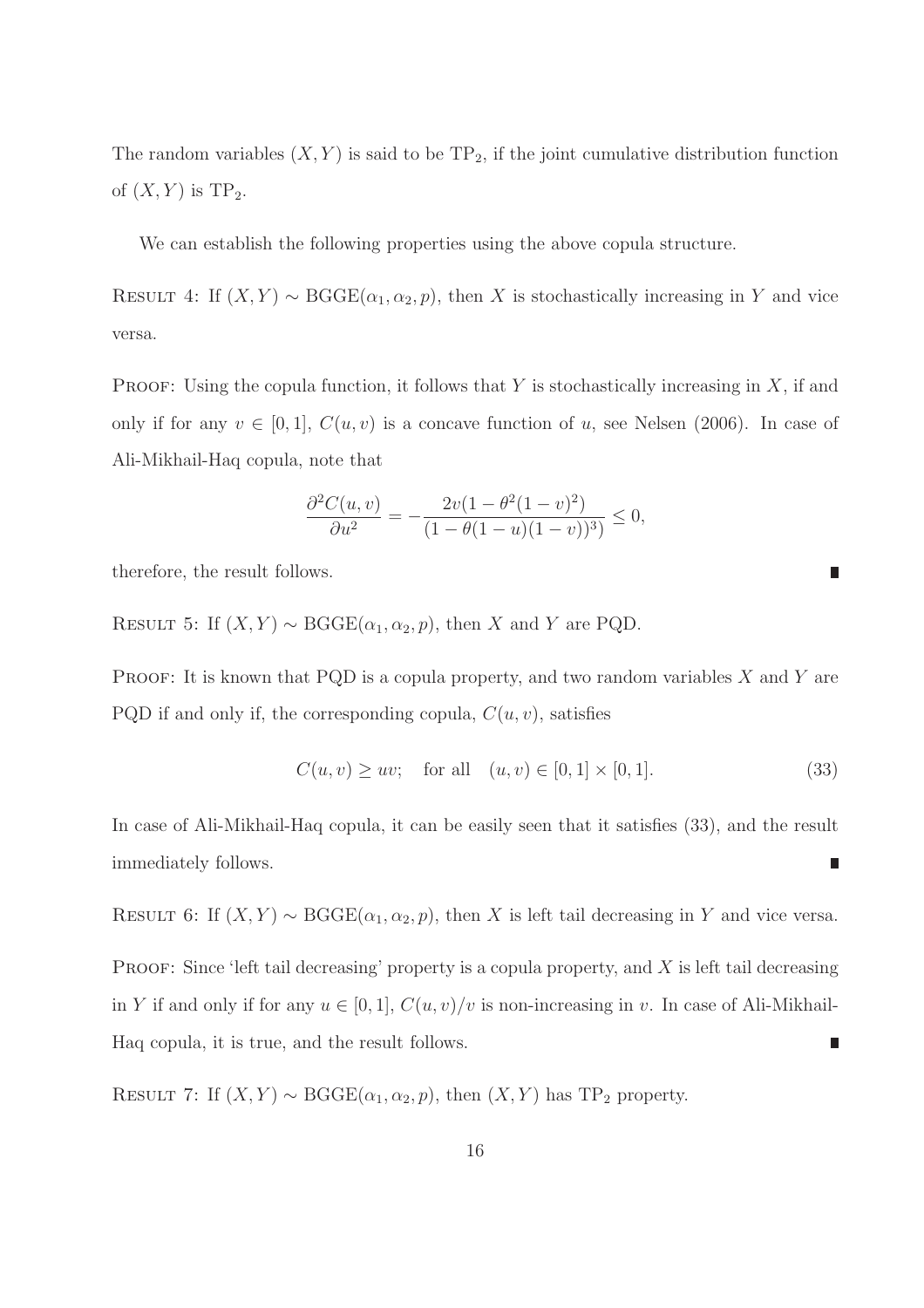PROOF: The joint CDF of  $(X, Y)$  is TP<sub>2</sub> if and only if Ali-Mikhail-Haq copula is TP<sub>2</sub>, as  $TP_2$  property is also a copula property. For  $u < u'$  and  $v < v'$  it can be seen after some calculation that

$$
C_p(u, v)C_p(u', v') \ge C_p(u, v')C_p(u', v) \Leftrightarrow (1 - p)(u' - u)(v' - v) \ge 0.
$$
 (34)

Hence, the result follows.

### 4 STATISTICAL INFERENCE

#### 4.1 BGGE: EM Algorithm

Let us assume that we have a random sample  $\{(x_1, y_1), \ldots, (x_m, y_m)\}$  from BGGE $(\alpha_1, \alpha_2, p, \lambda_1, \lambda_2)$ , *i.e.* it has the PDF  $(8)$ . The log-likelihood function based on the observation becomes;

$$
l(\alpha_1, \alpha_2, \lambda_1, \lambda_2, p) = \sum_{i=1}^n \ln f_{X,Y}(x_i, y_i)
$$
  
=  $m \ln p + m(\ln \alpha_1 + \ln \lambda_1 + \ln \alpha_2 + \ln \lambda_2) - \lambda_1 \sum_{i=1}^m x_i - \lambda_2 \sum_{i=1}^n y_i +$   

$$
(\alpha_1 - 1) \sum_{i=1}^m \ln(1 - e^{-\lambda_1 x_i}) + (\alpha_2 - 1) \sum_{i=1}^n \ln(1 - e^{-\lambda_2 y_i}) +
$$
  

$$
\sum_{i=1}^n \ln(1 + (1 - p)(1 - e^{-\lambda_1 x_i})^{\alpha_1} (1 - e^{-\lambda_2 y_i})^{\alpha_2}) -
$$
  

$$
3 \sum_{i=1}^n \ln(1 - (1 - p)(1 - e^{-\lambda_1 x_i})^{\alpha_1} (1 - e^{-\lambda_2 y_i})^{\alpha_2}).
$$
 (35)

Now to compute the MLEs of the unknown parameters, we need to maximize (35) with respect to the unknown parameters. It is clear that we need to solve five dimensional optimization problem to compute the MLEs of the unknown parameters. We need to use some iterative algorithm like Newton-Raphson or Gauss-Newton, to solve these non-linear equations. Finding initial guesses for solving five dimensional non-linear equations is not a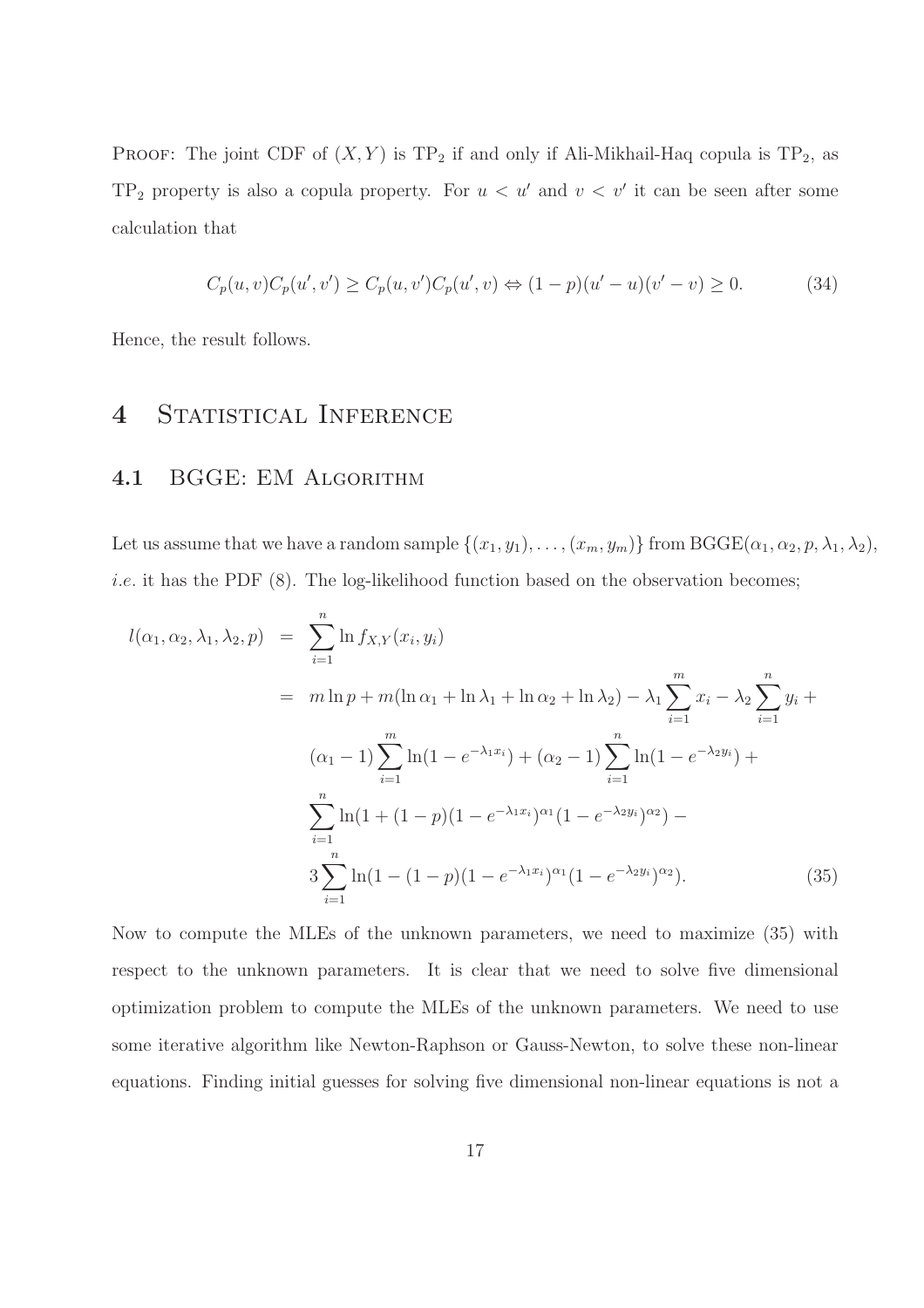trivial issue. To avoid that we propose to use this problem as a missing value problem, and use the EM algorithm to compute the MLEs.

First it is assumed that  $p$  is known. In developing the EM algorithm, we treat this as a missing value problem. It is assumed that the complete observation is as follows:  $\{(x_1,y_1,n_1),\ldots,(x_m,y_m,n_m)\}\.$  Here  $n_i$  is missing corresponds to  $(x_i,y_i)$ , and it is obtained from  $N \sim GM(p)$ . Based on the complete observation, the complete log-likelihood function without the additive constant (involving only the unknown parameters) becomes;

$$
l_c(\alpha_1, \alpha_2, \lambda_1, \lambda_2) = m \ln \alpha_1 + m \ln \lambda_1 + m \ln \alpha_2
$$
  
+ 
$$
m \ln \lambda_2 - \lambda_1 \sum_{i=1}^m x_i - \lambda_2 \sum_{i=1}^m y_i + \sum_{i=1}^m (n_i \alpha_1 - 1) \ln (1 - e^{-\lambda_1 x_i})
$$
  
+ 
$$
\sum_{i=1}^m (n_i \alpha_2 - 1) \ln (1 - e^{-\lambda_2 y_i}).
$$
 (36)

Now based on the complete observations, the MLEs of the unknown parameters can be obtained as follows: For given  $\lambda_1$  and  $\lambda_2$ , the MLEs of  $\alpha_1$  and  $\alpha_2$  can be obtained as

$$
\widehat{\alpha}_1(\lambda_1) = -\frac{m}{\sum_{i=1}^m n_i \ln(1 - e^{-\lambda_1 x_i})}, \text{ and } \widehat{\alpha}_2(\lambda_2) = -\frac{m}{\sum_{i=1}^m n_i \ln(1 - e^{-\lambda_2 y_i})}, \quad (37)
$$

respectively. The MLEs of  $\lambda_1$  and  $\lambda_2$  can be obtained by maximizing

$$
h_1(\lambda_1) = m \ln \widehat{\alpha}_1(\lambda_1) + m \ln \lambda_1 - \lambda_1 \sum_{i=1}^m x_i + \sum_{i=1}^m (n_i \widehat{\alpha}_1(\lambda_1) - 1) \ln(1 - e^{-\lambda_1 x_i}), \tag{38}
$$

and

$$
h_2(\lambda_2) = m \ln \widehat{\alpha}_2(\lambda_2) + m \ln \lambda_2 - \lambda_2 \sum_{i=1}^m y_i + \sum_{i=1}^m (n_i \widehat{\alpha}_2(\lambda_2) - 1) \ln(1 - e^{-\lambda_2 y_i}),\tag{39}
$$

with respect to  $\lambda_1$  and  $\lambda_2$ , respectively. It can be shown, see Gupta and Kundu (2002) for details, that under certain restrictions,  $h_1(\lambda)$  and  $h_2(\lambda)$  are unimodal functions, hence they have unique maximum. Although, because of the complicated nature of the log-likelihood function, general results cannot be established. Empirically it has been observed that they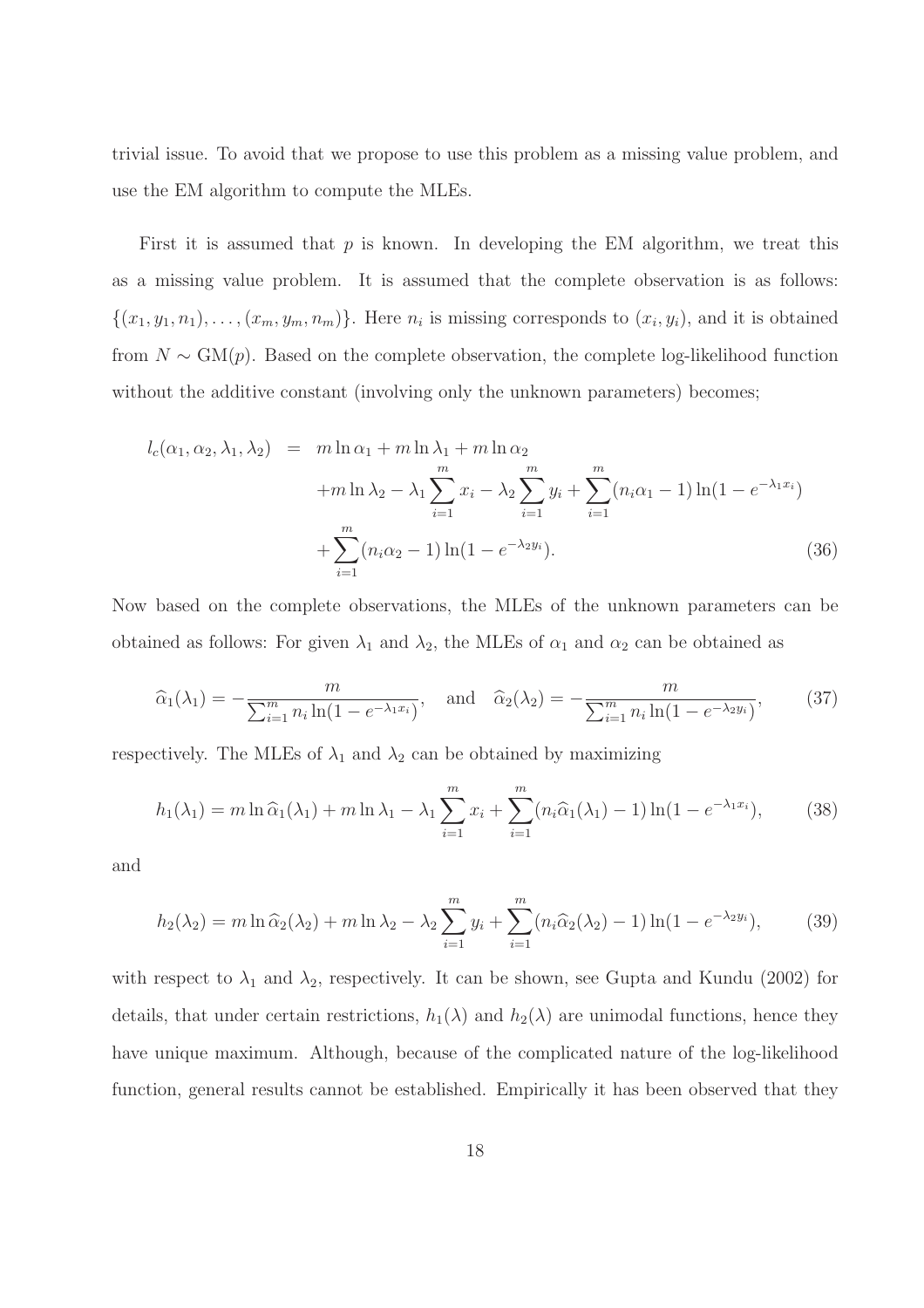have unique maximum in all the cases considered. Finally the MLE of p can be obtained by maximizing the profile log-likelihood function with respect to p.

Now we are in a position to develop EM algorithm, and it can be developed as follows. At the k-stage, suppose the values of  $\alpha_1, \alpha_2, \lambda_1$  and  $\lambda_2$  are  $\alpha_1^{(k)}$  $\binom{k}{1}, \ \alpha_2^{(k)}$  $\lambda_2^{(k)},\,\lambda_1^{(k)}$  $\lambda_1^{(k)}, \lambda_2^{(k)}$  $2^{(\kappa)}$ , respectively, then at the  $k+1$ -stage, 'E'-step involves forming the pseudo log-likelihood function without the additive constant becomes

$$
l_s(\alpha_1, \alpha_2, \lambda_1, \lambda_2) = m \ln \alpha_1 + m \ln \alpha_2 + m \ln \lambda_1 + m \ln \lambda_2 - \lambda_1 \sum_{i=1}^m x_i - \lambda_2 \sum_{i=1}^n y_i + \sum_{i=1}^m (a_i^{(k)} \alpha_1 - 1) \ln(1 - e^{-\lambda_1 x_i}) + \sum_{i=1}^m (a_i^{(k)} \alpha_2 - 1) \ln(1 - e^{-\lambda_2 y_i}),
$$
(40)

where

$$
a_i^{(k)} = E(N|X = x_i, Y = Y_i, \alpha^{(k)}, \lambda^{(k)}, p).
$$

Therefore, 'M'-step involves maximizing (40) with respect to the unknown parameters to obtain  $(\alpha_1^{(k+1)})$  $\alpha_1^{(k+1)}, \alpha_2^{(k+1)}$  $\lambda_1^{(k+1)}, \lambda_1^{(k+1)}, \lambda_2^{(k+1)}$ , and they can be obtained as follows:  $\lambda_1^{(k+1)}$  $\int_{1}^{(\kappa+1)}$  can be obtained by maximizing

$$
h_1(\lambda) = m \ln \alpha_1^{(k+1)}(\lambda_1) + m \ln \lambda_1 - \lambda_1 \sum_{i=1}^m x_i + \sum_{i=1}^m (a_i^{(k)} \alpha_1^{(k+1)}(\lambda_1) - 1) \ln(1 - e^{-\lambda_1 x_i}), \tag{41}
$$

with respect to  $\lambda_1$ , where

$$
\alpha_1^{(k+1)}(\lambda_1) = -\frac{m}{\sum_{i=1}^m a_i^{(k)} \ln(1 - e^{-\lambda_1 x_i})}.
$$
\n(42)

Obtain  $\alpha_1^{(k+1)}$  $\int_1^{(\kappa+1)}$  as

$$
\alpha_1^{(k+1)} = \alpha_1^{(k+1)}(\lambda_1^{(k+1)}).
$$
\n(43)

Similarly,  $\lambda_2^{(k+1)}$  $2^{k+1}$  can be obtained by maximizing

$$
h_2(\lambda) = m \ln \alpha_2^{(k+1)}(\lambda_2) + m \ln \lambda_2 - \lambda_2 \sum_{i=1}^m y_i + \sum_{i=1}^m (a_i^{(k)} \alpha_2^{(k+1)}(\lambda_2) - 1) \ln(1 - e^{-\lambda_2 y_i}), \tag{44}
$$

with respect to  $\lambda_2$ , where

$$
\alpha_2^{(k+1)}(\lambda_2) = -\frac{m}{\sum_{i=1}^m a_i^{(k)} \ln(1 - e^{-\lambda_2 y_i})},\tag{45}
$$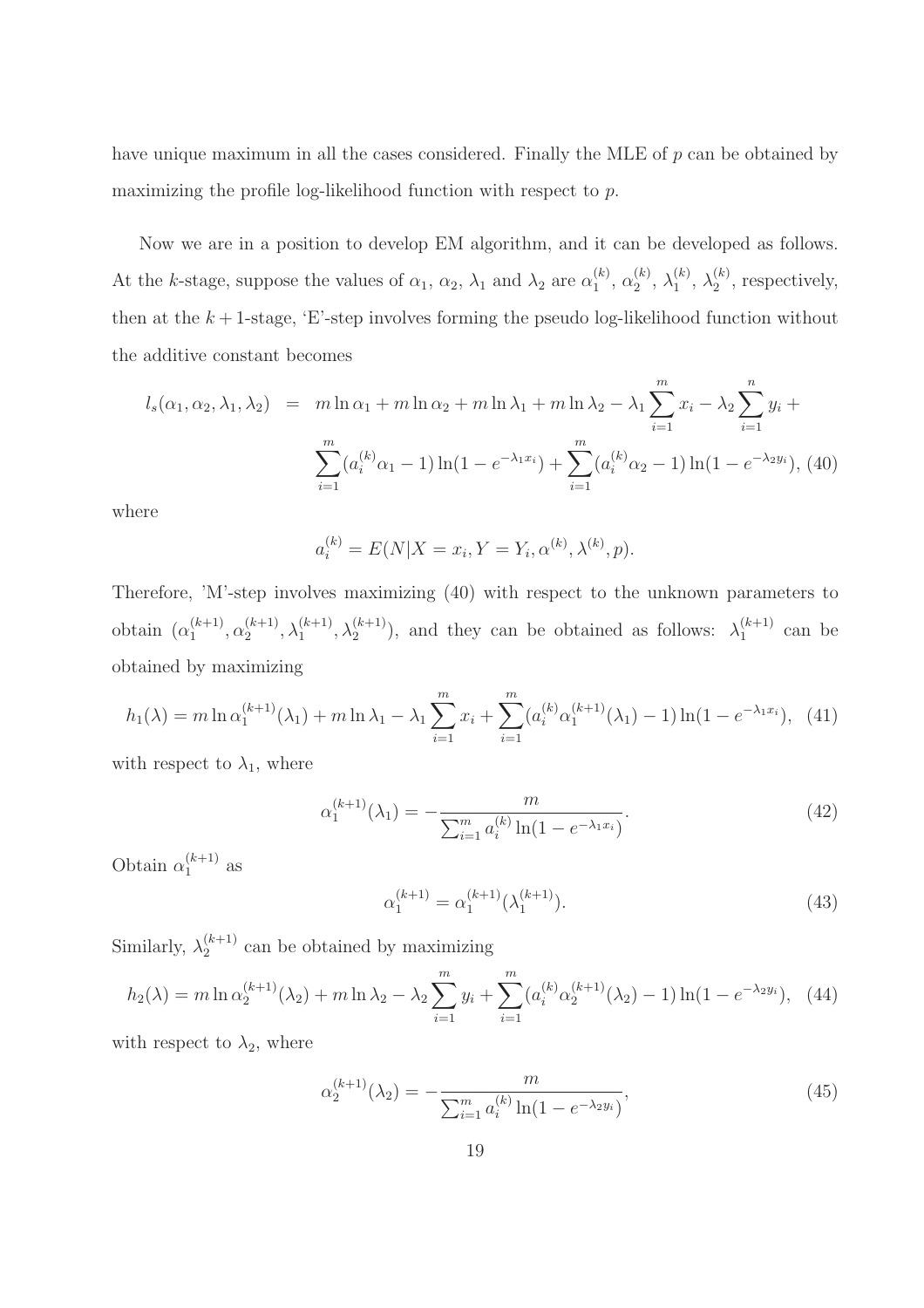and obtain  $\alpha_2^{(k+1)}$  $\frac{(\kappa+1)}{2}$  as

$$
\alpha_2^{(k+1)} = \alpha_2^{(k+1)}(\lambda_2^{(k+1)}).
$$
\n(46)

Continue the process until convergence takes place. For fixed  $p$ , we denote these MLEs of  $\alpha_1, \alpha_2, \lambda_1$  and  $\lambda_2$ , as  $\widehat{\alpha}_1(p), \widehat{\alpha}_2(p), \widehat{\lambda}_1(p)$  and  $\widehat{\lambda}_2(p)$ , respectively. Finally the MLE of p, can be obtained by maximizing the profile log-likelihood function  $l(\widehat{\alpha}_1(p), \widehat{\alpha}_2(p), \widehat{\lambda}_1(p), \widehat{\lambda}_2(p), p)$ with respect to  $p$ .

#### 4.2 TESTING OF HYPOTHESES

It has already been mentioned that when  $p = 1$ , the two marginals are independent. Therefore, one of the natural tests of hypotheses problem will be to test the following:

$$
H_0: p = 1 \quad vs. \quad H_1: p < 1. \tag{47}
$$

In this case the since  $p$  is in the boundary under the null hypothesis, the standard the results do not work. Using Theorem 3 of Self and Liang (1987), it follows that

$$
2(l(\widehat{\alpha}_1, \widehat{\alpha}_2, \widehat{\lambda}_1, \widehat{\lambda}_2, \widehat{p}) - l(\widetilde{\alpha}_1, \widetilde{\alpha}_2, \widetilde{\lambda}_1, \widetilde{\lambda}_2, 1) \longrightarrow \frac{1}{2} + \frac{1}{2}\chi_1^2.
$$
 (48)

Here  $\widehat{\alpha}_1, \widehat{\alpha}_2, \widehat{\lambda}_1, \widehat{\lambda}_2, \widehat{p}$  are the MLEs of the corresponding parameters without any restriction, and  $(\tilde{\alpha}_1, \tilde{\alpha}_2, \tilde{\lambda}_1, \tilde{\lambda}_2)$  are the MLEs under the restriction  $p = 1$ .

### 5 Numerical Experiments and Data Analysis

### 5.1 NUMERICAL EXPERIMENTS

In this section we present some simulation results to show how the proposed EM algorithm performs for different sample sizes and for different parameter values. We have taken the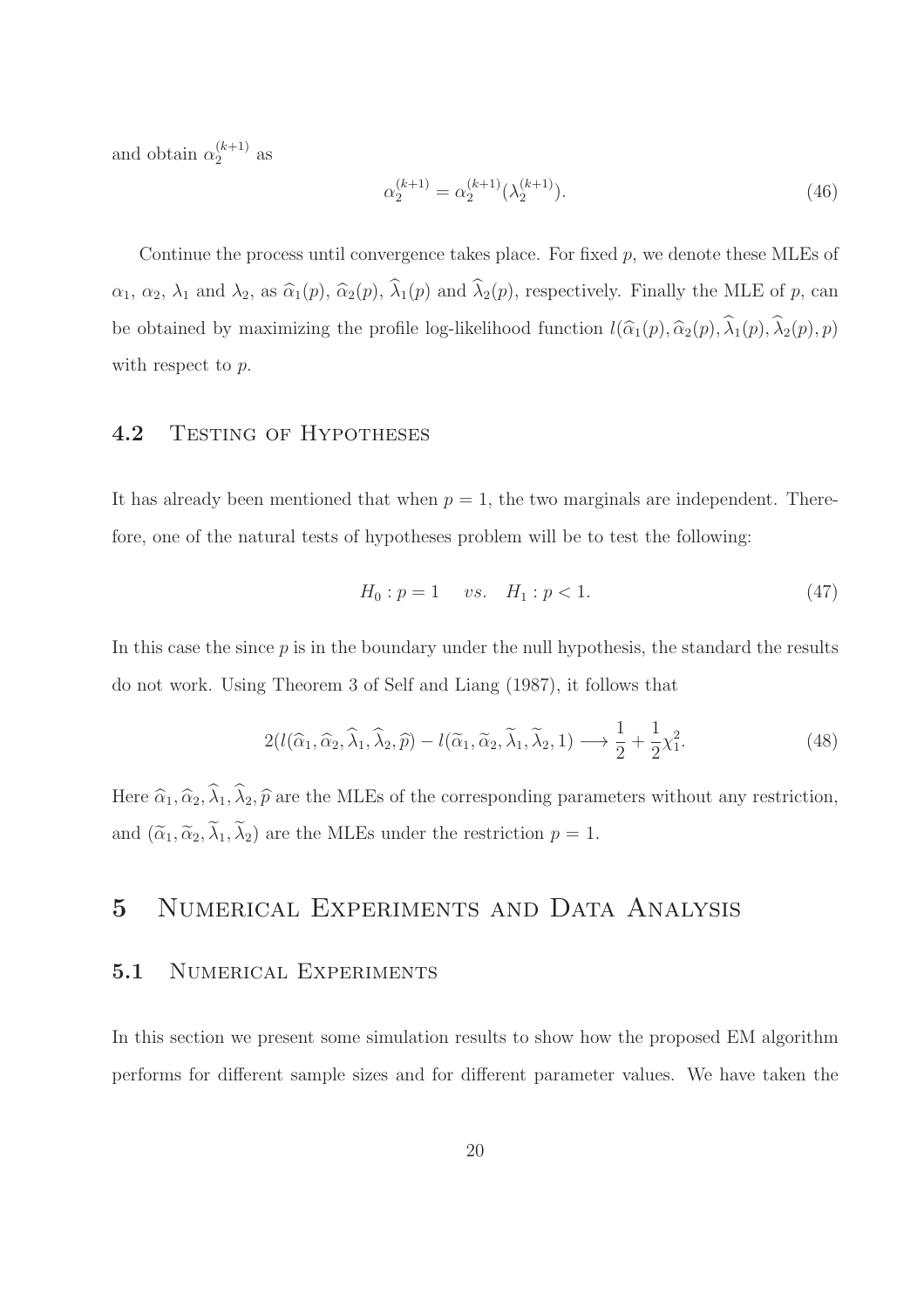following sets of parameter values

(i) 
$$
\alpha_1 = \alpha_2 = 2, \lambda_1 = \lambda_2 = 1, p = 0.5,
$$
 (ii)  $\alpha_1 = \alpha_2 = 2.5, \lambda_1 = \lambda_2 = 1, p = 0.5,$ 

(*iii*) 
$$
\alpha_1 = \alpha_2 = 2, \lambda_1 = \lambda_2 = 1, p = 0.75,
$$
 (*iv*)  $\alpha_1 = \alpha_2 = 2.0, \lambda_1 = \lambda_2 = 1, p = 0.25,$ 

We fit the BGGE model to the simulated data set, and to compute the MLEs of the unknown parameters we use the EM algorithm as suggested in the previous section. For each p, we compute  $\hat{\alpha}_1(p), \hat{\alpha}_2(p),\hat{\lambda}_1(p),\hat{\lambda}_2(p)$ , using EM algorithm. In each case we started the EM algorithm with  $\alpha_1^{(0)} = \alpha_2^{(0)} = \lambda_1^{(0)} = \lambda_2^{(0)} = 0.5$ , and the iteration stops when the absolute value of the difference of the two consecutive iterates for all the four parameters are less than 10<sup>−</sup><sup>5</sup> . We replicate the process 1000 times, and report the average estimates and the associated mean squared errors (MSEs) within brackets below. We also report the median number of iterations (MNI) needed for the EM algorithm to converge. All the results are reported in Tables 1 - 1

Table 1: Average estimates, the associate MSEs of the different parameters and the median number of iterations needed for the algorithm to converge. Here  $\alpha_1 = \alpha_2 = 2.0, \lambda_1 = \lambda_2 =$ 1.0,  $p = 0.5$ .

| $\, n$ | $\alpha_1$ | $\alpha_2$ | $\lambda_1$ | $\lambda_2$ | $\mathcal{p}$ | <b>MNI</b> |
|--------|------------|------------|-------------|-------------|---------------|------------|
|        |            |            |             |             |               |            |
| 25     | 2.2852     | 2.3696     | 0.9521      | 0.9450      | 0.5182        | 11         |
|        | (0.8021)   | (0.8511)   | (0.0360)    | (0.0385)    | (0.0247)      |            |
| 50     | 2.1687     | 2.1478     | 0.9814      | 0.9855      | 0.4944        | 11         |
|        | (0.4302)   | (0.4299)   | (0.0215)    | (0.0262)    | (0.0201)      |            |
| 75     | 2.1132     | 2.1134     | 0.9725      | 0.9887      | 0.4973        | 10         |
|        | (0.2601)   | (0.2777)   | (0.0124)    | (0.0138)    | (0.0164)      |            |
| 100    | 2.0919     | 2.0864     | 0.9901      | 0.9921      | 0.4958        | 10         |
|        | (0.1967)   | (0.1861)   | (0.0101)    | (0.0105)    | (0.0138)      |            |

Some of the points are quite clear from the simulation results. First of all, it is observed in all cases that as the sample size increases, the biases and the mean squares errors decrease. It verifies the consistency properties of the MLEs. In all the cases the EM algorithm converges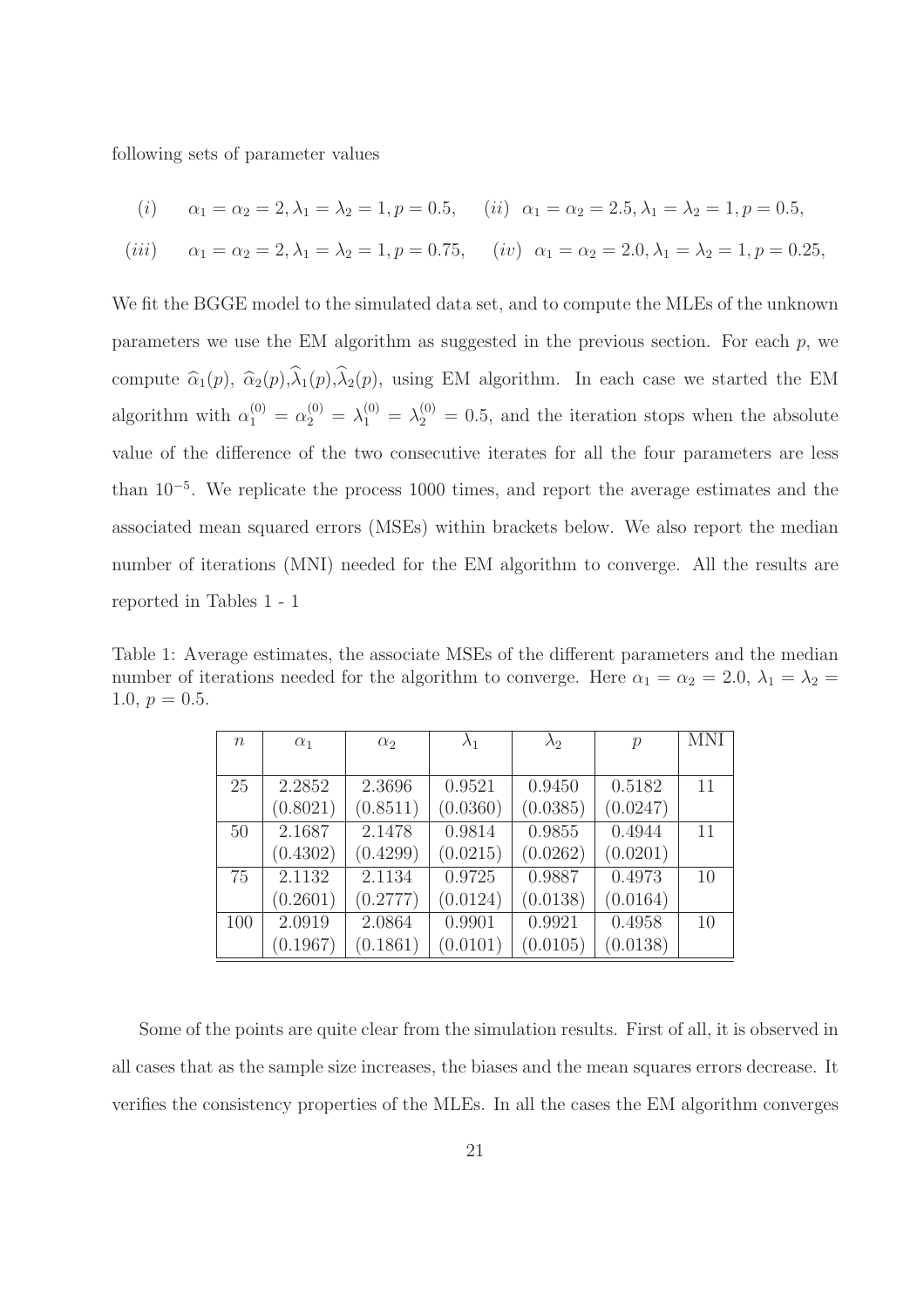Table 2: Average estimates, the associate MSEs of the different parameters and the median number of iterations needed for the algorithm to converge. Here  $\alpha_1 = \alpha_2 = 2.5$ ,  $\lambda_1 = \lambda_2 =$ 1.0,  $p = 0.5$ .

| $n_{\rm c}$ | $\alpha_1$ | $\alpha_2$ | $\lambda_1$ | $\lambda_2$ | $\mathcal{p}$ | <b>MNI</b> |
|-------------|------------|------------|-------------|-------------|---------------|------------|
|             |            |            |             |             |               |            |
| 25          | 2.8858     | 2.9939     | 0.9509      | 0.9443      | 0.5176        | 12         |
|             | (1.3983)   | (1.9238)   | (0.0357)    | (0.0382)    | (0.0248)      |            |
| 50          | 2.7313     | 2.7435     | 0.9717      | 0.9799      | 0.4939        | 12         |
|             | (0.7332)   | (0.7237)   | (0.0249)    | (0.0256)    | (0.0205)      |            |
| 75          | 2.6573     | 2.6580     | 0.9699      | 0.9743      | 0.4966        | 12         |
|             | (0.4375)   | (0.4681)   | (0.0128)    | (0.0147)    | (0.0166)      |            |
| 100         | 2.6267     | 2.6194     | 0.9899      | 0.9901      | 0.4948        | 11         |
|             | (0.3271)   | (0.3087)   | (0.0109)    | (0.0115)    | (0.0140)      |            |

with 12 iterations. It indicates that the proposed EM algorithm is working well in this case. Now we would like to compare the performances of the MLEs for different sets of parameter values based on the biases and MSEs. Comparing Table 1 and Table 2 it is clear that if the shape parameters change, the performance of the MLEs of the scale  $(\lambda_1 \text{ and } \lambda_2)$  and the correlation  $(p)$  parameters do not change. Comparing 1, Table 3 and 4 it is observed that if the correlation parameter changes the performances of the MLEs of the scale parameters do not change. In case of the shape parameters, the performance becomes better as p increases. We have used the EM algorithm with some other initial values also. In all these cases the results remain the same, except the MNI changes. Based on the simulation results, we can conclude that the proposed EM algorithm is working quite well, and it can be used quite effectively for data analysis purposes.

#### 5.2 REAL DATA SET

In this section we analyze one real data set using the BGGE model. This data set represents the two different measurements of stiffness, 'Shock' and 'Vibration' of each of 30 boards.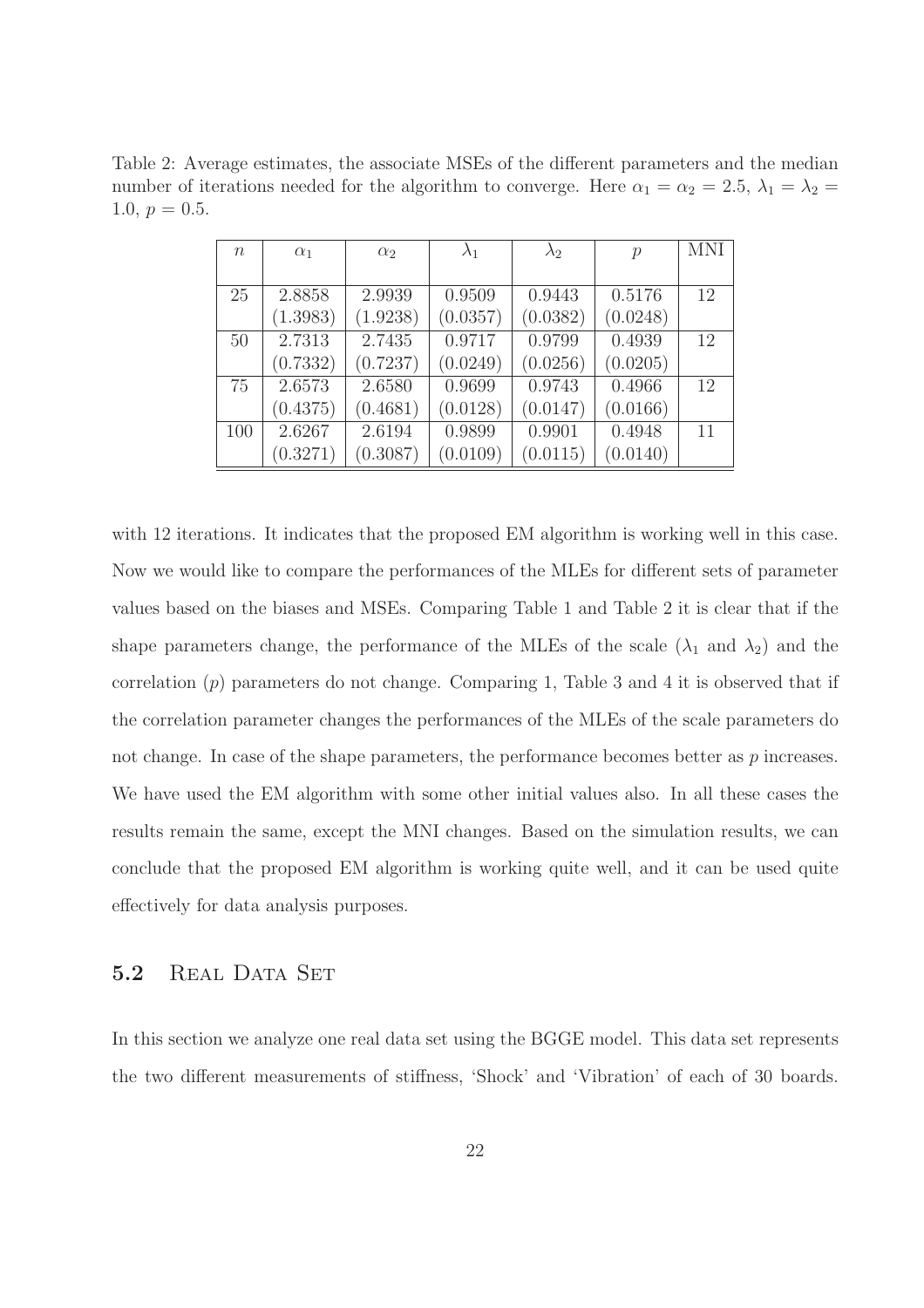Table 3: Average estimates, the associate MSEs of the different parameters and the median number of iterations needed for the algorithm to converge. Here  $\alpha_1 = \alpha_2 = 2.0, \lambda_1 = \lambda_2 =$ 1.0,  $p = 0.75$ .

| $\, n$ | $\alpha_1$ | $\alpha_2$ | $\lambda_1$ | $\lambda_2$ | $\mathcal{p}$ | <b>MNI</b> |
|--------|------------|------------|-------------|-------------|---------------|------------|
|        |            |            |             |             |               |            |
| 25     | 2.2084     | 2.2514     | 0.9877      | 0.9629      | 0.7689        | 10         |
|        | (0.5299)   | (0.5568)   | (0.0363)    | (0.0386)    | (0.0280)      |            |
| 50     | 2.1254     | 2.1420     | 0.9785      | 0.9698      | 0.7410        | 10         |
|        | (0.2849)   | (0.2923)   | (0.0261)    | (0.0259)    | (0.0248)      |            |
| 75     | 2.0961     | 2.0995     | 0.9879      | 0.9815      | 0.7449        | 09         |
|        | (0.1775)   | (0.1909)   | (0.0115)    | (0.0156)    | (0.0180)      |            |
| 100    | 2.0786     | 2.0757     | 0.9904      | 0.9900      | 0.7498        | 09         |
|        | (0.1388)   | (0.1397)   | (0.0111)    | (0.0107)    | (0.0140)      |            |

The first measurement (Shock) involves sending a shock wave down the board and the second measurement (Vibration) is determined while vibrating the board. The data set was originally from William Galligan, and it has been reported in Johnson and Wichern (1992), and for convenience it is presented in Table 5.

Before progressing further, first we plot the scaled-TTT plots, see Aarset (1987) for details, of the marginals in Figure 2. Since both are concave functions, it can be assumed that the hazard function of the marginals are increasing functions. Therefore, BGGE may be used for analyzing this data set.

We have used EM algorithm to compute the MLEs of the unknown parameters. It is observed that the initial guesses of the unknown parameters do not create any problem in this case regarding the convergence of the EM algorithm. We have used the same convergence criterion as it has been used in the previous example. We have verified with different starting values, but it provides the same estimates in all cases. The MLEs of the unknown parameters are

$$
\hat{\alpha}_1 = 8.4496, \quad \hat{\alpha}_2 = 3.5918, \quad \lambda_1 = 6.4402, \quad \lambda_2 = 6.7102, \quad \hat{p} = 0.0210,
$$
\n(49)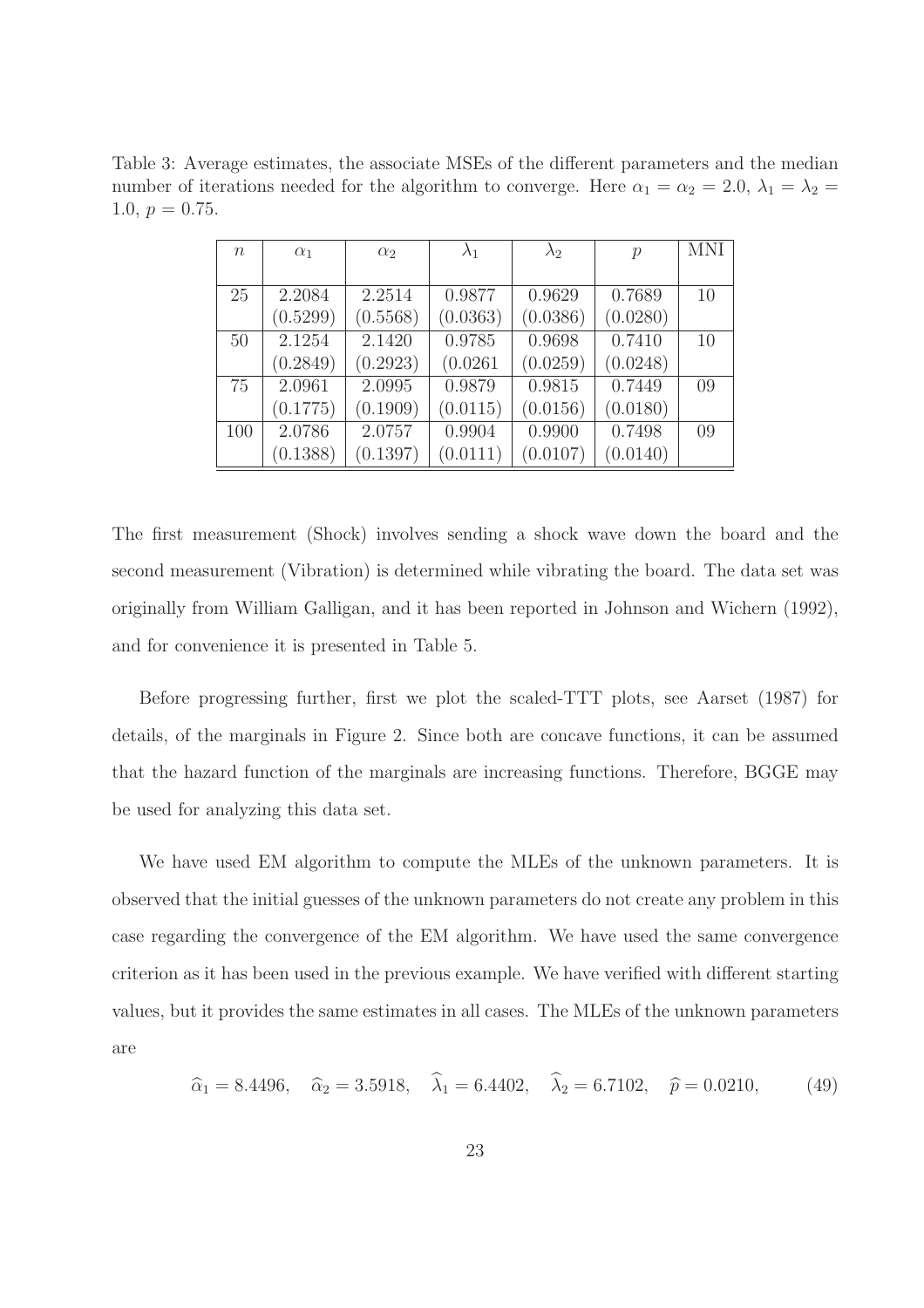Table 4: Average estimates, the associate MSEs of the different parameters and the median number of iterations needed for the algorithm to converge. Here  $\alpha_1 = \alpha_2 = 2.0, \lambda_1 = \lambda_2 =$ 1.0,  $p = 0.25$ .

| $\, n$ | $\alpha_1$ | $\alpha_2$ | $\lambda_1$ | $\lambda_2$ | $\mathcal{p}$ | <b>MNI</b> |
|--------|------------|------------|-------------|-------------|---------------|------------|
|        |            |            |             |             |               |            |
| 25     | 2.3786     | 2.4665     | 0.9763      | 0.9784      | 0.2645        | 12         |
|        | (1.5415)   | (1.6781)   | (0.0342)    | (0.0379)    | (0.0084)      |            |
| 50     | 2.2149     | 2.2378     | 0.9771      | 0.9701      | 0.2523        | 12         |
|        | (0.7280)   | (0.7205)   | (0.0257)    | (0.0267)    | (0.0068)      |            |
| 75     | 2.1532     | 2.1583     | 0.9814      | 0.9857      | 0.2485        | 11         |
|        | (0.4699)   | (0.4719)   | (0.0123)    | (0.0145)    | (0.0052)      |            |
| 100    | 2.1250     | 2.1204     | 0.9887      | 0.9998      | 0.2475        | 10         |
|        | (0.3204)   | (0.3430)   | (0.0109)    | (0.0118)    | (0.0049)      |            |

and the corresponding log-likelihood value is -25.2273. The 95% bootstrap confidence intervals of  $\alpha_1$ ,  $\alpha_2$ ,  $\lambda_1$ ,  $\lambda_2$  and p are (6.3134,10.5751), (2.8716,4.3118), (4.5743,7.1259), (4.6217,7.1211), (0.0103,0.0325), respectively. To check whether two independent GE distributions can be used to analyze the bivariate data set, we test the hypothesis (47). Under  $H_0$ , the MLEs of  $\alpha_1, \alpha_2, \lambda_1$  and  $\lambda_2$  become 14.9564, 8.4966, 3.6301, 3.6701, respectively, and the corresponding log-likelihood value is -37.6374. The value of the Self and Liang (1987) test statistic (48) is 24.8202 and the associated  $p < 0.0001$ . Hence, two independent GE distributions cannot be used to analyze this data set.

Recently, four-parameter bivariate Pareto distribution has been used to analyze this stiffness data set by Sankaran and Kundu (2014). It is observed that bivariate Pareto provides a good fit to this data set. The MLEs of the four parameters,  $\alpha_0$ ,  $\alpha_1$ ,  $\alpha_2$  and  $\theta$ , see Sankaran and Kundu (2014) for details, are 0.0154, 0.0321, 0.0292 and 18.3488, respectively. The associated log-likelihood value is -96.5098. Now comparing five-parameter BGGE model and four-parameter bivariate Pareto model, based on both AIC or BIC we prefer to choose BGGE compared to bivariate Pareto model in this case.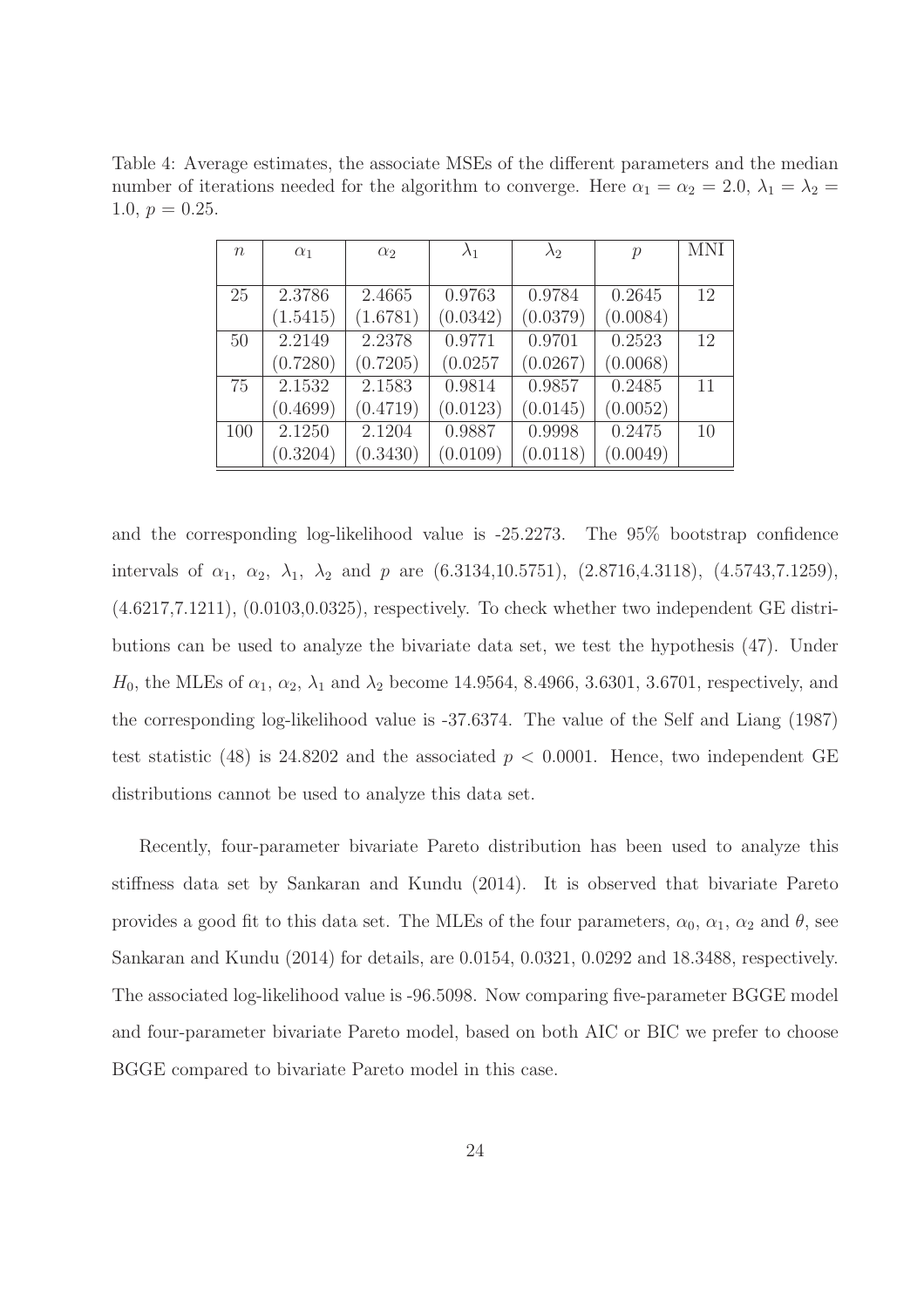| No. | Shock | Vibration | No. | Shock | Vibration | No. | Shock | Vibration |
|-----|-------|-----------|-----|-------|-----------|-----|-------|-----------|
|     |       |           |     |       |           |     |       |           |
| 1.  | 1889  | 1651      | 2.  | 2403  | 2048      | 3.  | 2119  | 1700      |
| 4.  | 1645  | 1627      | 5.  | 1976  | 1916      | 6.  | 1712  | 1713      |
| 7.  | 1943  | 1685      | 8.  | 2104  | 1820      | 9.  | 2983  | 2794      |
| 10. | 1745  | 1600      | 11. | 1710  | 1591      | 12. | 2046  | 1907      |
| 13. | 1840  | 1841      | 14. | 1867  | 1685      | 15. | 1859  | 1649      |
| 16. | 1954  | 2149      | 17. | 1325  | 1170      | 18. | 1419  | 1371      |
| 19. | 1828  | 1634      | 20. | 1725  | 1594      | 21. | 2276  | 2189      |
| 22. | 1899  | 1614      | 23. | 1633  | 1513      | 24. | 2061  | 1867      |
| 25. | 1856  | 1493      | 26. | 1727  | 1412      | 27. | 2168  | 1896      |
| 28. | 1655  | 1675      | 29. | 2326  | 2301      | 30. | 1490  | 1382      |

Table 5: Two different stiffness measurements of 30 boards

### 6 CONCLUSIONS

In this section we propose a new absolute continuous bivariate distribution by taking the geometric maximum of generalized exponential distributions. Several properties of this new bivariate distribution have been established. It is further observed that the proposed distribution can be obtained from a well known Ali-Mikhail-Haq copula, hence several properties can be obtained using the copula properties. We have suggested to use the EM algorithm to compute the MLEs of the unknown parameters, and it is observed that the proposed EM algorithm works quite well in practice. Along the same line EM algorithm for GGE model and also the model recently proposed by Louzada (2014), also can be obtained.

Now we provide some open problems. Suppose  $F_0(\cdot)$  is a distribution function with support on the positive real axis, then the following class of distribution functions;

$$
F(t; \alpha) = (F_0(t))^{\alpha}; \quad t > 0,
$$
\n
$$
(50)
$$

for  $\alpha > 0$  is known as the proportional reversed hazard class. Now along the same line bivariate geometric maximum of proportional reversed hazard distribution can be obtained.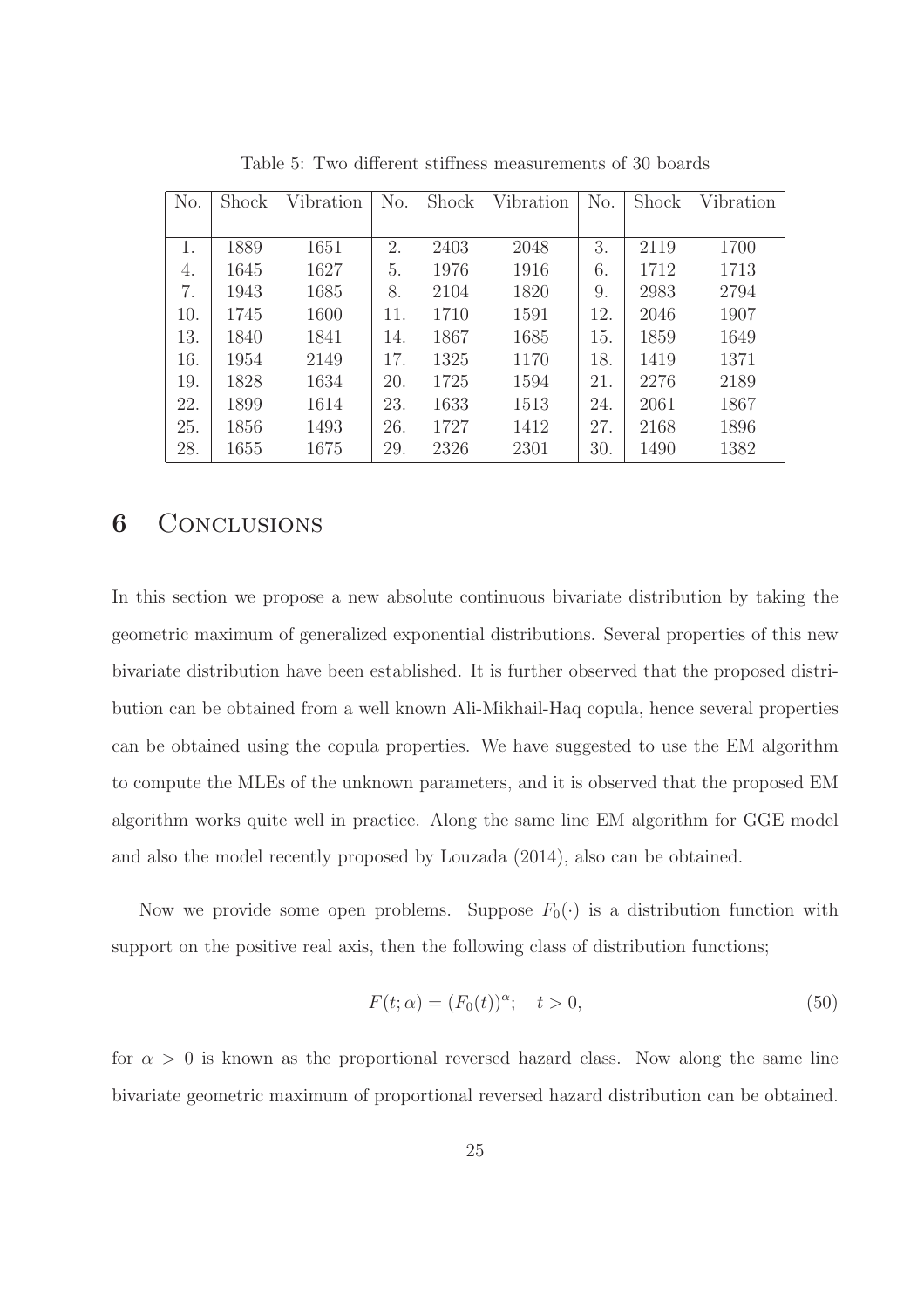Further, multivariate geometric maximum of proportional reversed models also can be obtained along the same line. It will be interesting to obtain different properties of this new class of distributions. More work is needed along these directions.

### Acknowledgements

The author would like to thank two unknown referees and the associate editor for many valuable suggestions which have helped to improve the paper significantly.

## References

- [1] Aarset, M. V. (1987), "How to identify a bathtub hazard rate", IEEE Transactions on Reliability, vol. 36, 106 - 108.
- [2] Ali, M.M., Mikhail, N.N. and Haq, M.S. (1978), "A class of bivariate distributions including the bivariate logistic", Journal of Multivariate Analysis, vol. 8, 405 - 412.
- [3] Block, H. and Basu, A. P. (1974), "A continuous bivariate exponential extension", Journal of the American Statistical Association, vol. 69, 1031–1037.
- [4] Ghitany, M.E., Al-Awadhi, F.A. and Alkhafan, L.A. (2007), "Marshall-Olkin extended Lomax distribution and its application to censored data", Communications in Statistics - Theory and Methods, Vol. 36, 1855 - 1866.
- [5] Gupta, R.D. and Kundu, D. (1999), "Generalized exponential distributions", Australian and New Zealand Journal of Statistics, vol. 41, 173-188.
- [6] Gupta, R.D. and Kundu, D. (2002), "Generalized exponential distribution: statistical inferences", Journal of Statistical Theory and Applications, vol. 1, no. 1, 101 - 118.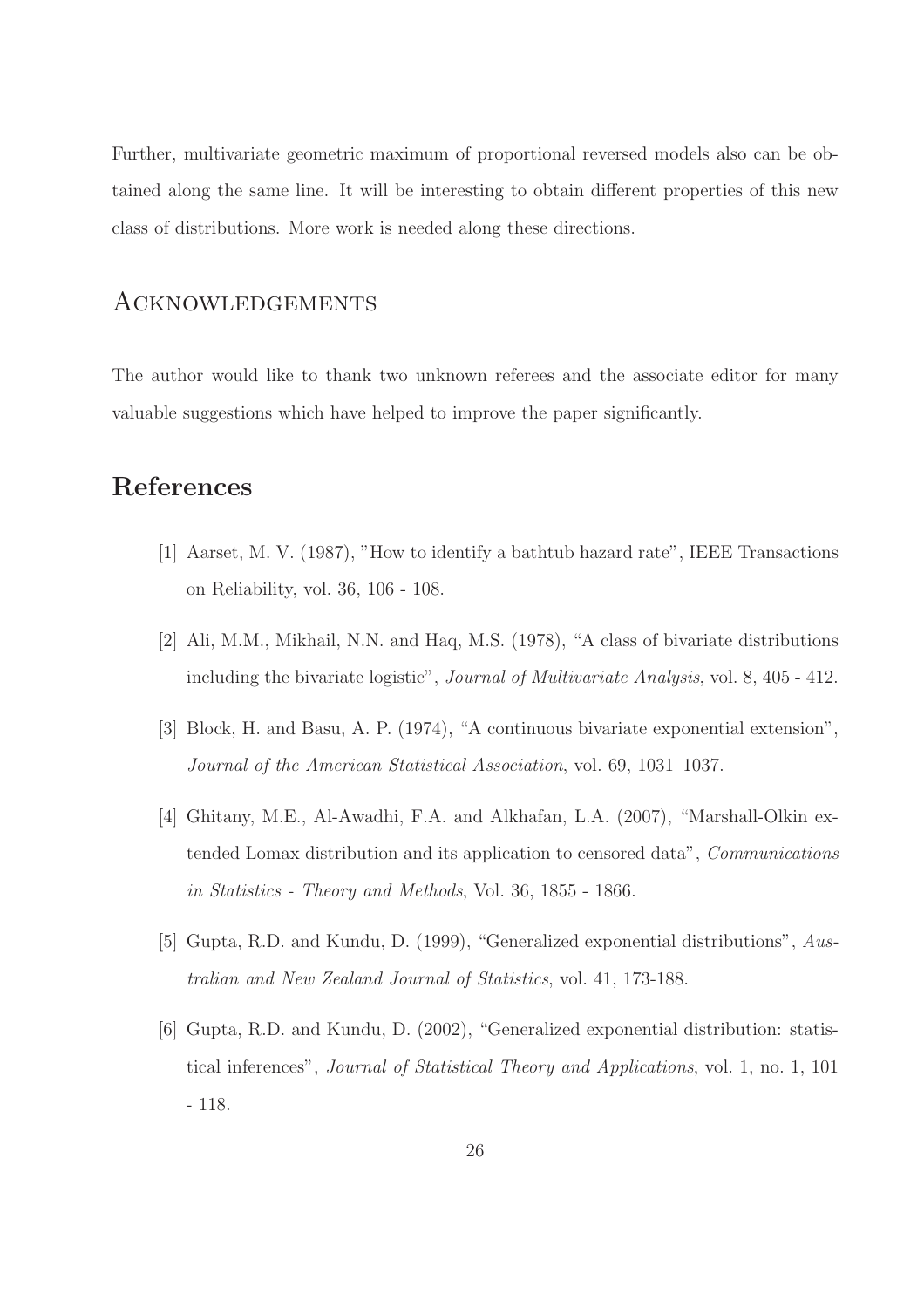- [7] Gupta, R.D. and Kundu, D. (2007), "Generalized exponential distribution: existing methods and recent developments", Journal of the Statistical Planning and Inference, vol. 137, 3537 - 3547.
- [8] Johnson, R.A. and Wiechern, D.W. (1992), Applied Multivariate Statistical Analysis, Prentice Hall, New Jersey.
- [9] Kundu, D. and Gupta, R.D. (2009), "Bivariate generalized exponential distribution", Journal of Multivariate Analysis, vol. 100, no. 4, 581 - 593.
- [10] Kundu, D. and Gupta, R.D. (2011), "Absolute continuous bivariate generalized exponential distribution", AStA Advances in Statistical Analysis, vol. 95, 169 - 185.
- [11] Louzada, F., Marchi, V.A.A., Roman, M. (2014), "The exponentiated exponentialgeometric distribution; a distribution with decreasing, increasing and unimodal failure rate", Statistics, vol. 48, no. 1, 167 - 181.
- [12] Marshall, A.W. and Olkin, I. (1967), "A multivariate exponential distribution", Journal of the American Statistical Association, vol. 62, 30–44.
- [13] Marshall, A.W. and Olkin, I. (1997), " A new method of adding a parameter to a family of distributions with application to the exponential and Weibull families", Biometrika, vol. 84, 641 - 652.
- [14] Mirhosseini, S.M., Amini, M., Kundu, D. and Dolati, A. (2015), "On a new absolute continuous bivariate generalized exponential distribution", Statistical Methods and Applications, vol. 24, 61 - 83.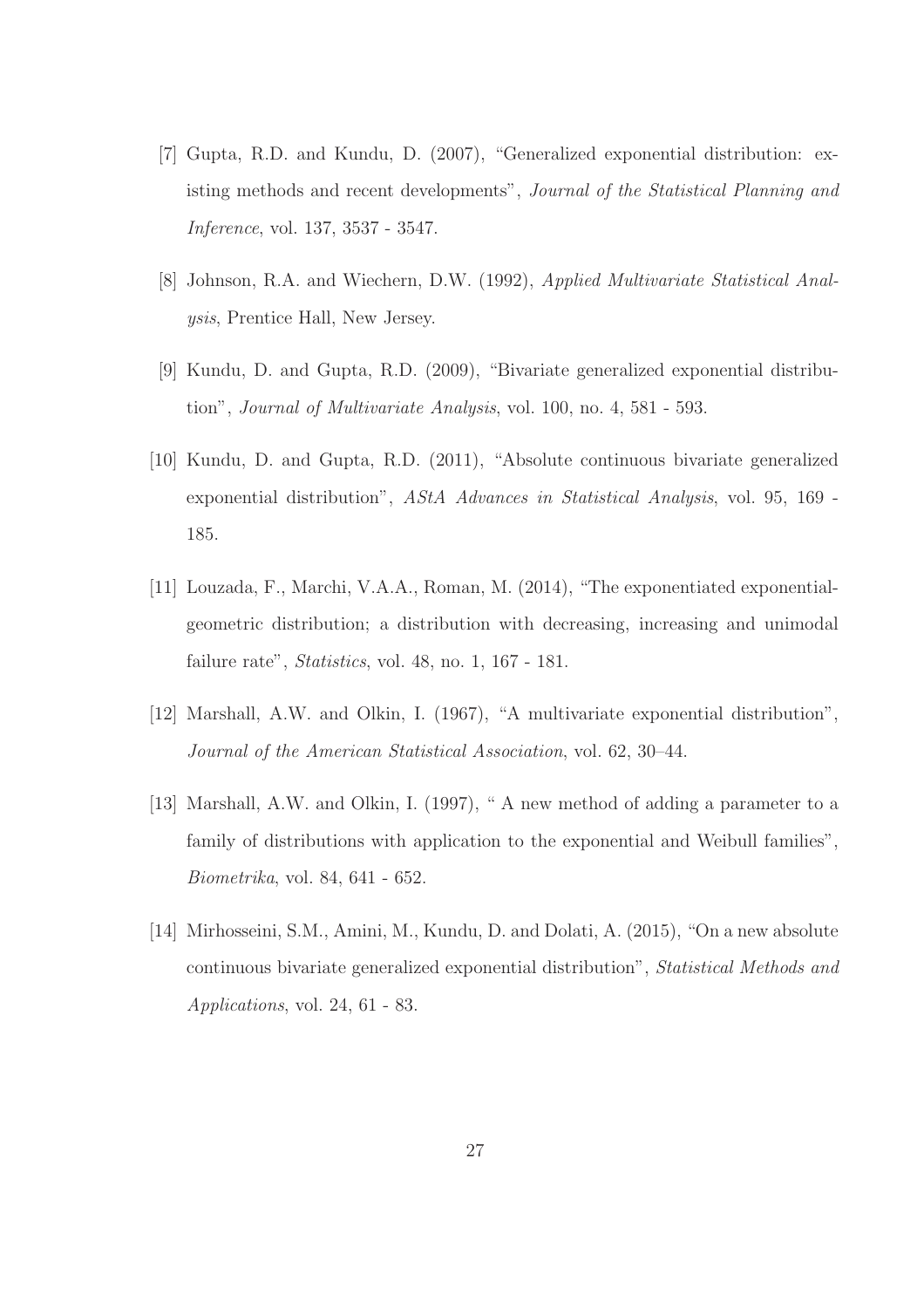- [15] Mudholkar, G. and Srivastava, D.K. (1993), "Exponentiated Weibull family for analyzing bathtub failure data", IEEE Transactions on Reliability, vol. 42, 299- 302.
- [16] Mudholkar, G., Srivastava, D.K. and Freimer, M. (1995), "The exponentiated Weibull family: a reanalysis of the bus motor failure data", *Technometrics*, vol. 37, 436-445.
- [17] Nadarajah, S. (2011), "The exponentiated exponential distribution: a survey", Advances in Statistical Analysis, vol. 95, 219 - 251.
- [18] Nelsen, R.B. (2006), An introduction to copula, Springer, New York, USA.
- [19] Ristic, M.M. and Kundu, D. (2015), "Marshall-Olkin generalized exponential distribution", to appear in METRON.
- [20] Sankaran, P. G. and Kundu, D. (2014), "On a bivariate Pareto model", Statistics, vol. 48, 241 - 255.
- [21] Self, S.G. and Liang, K-L (1987), "Asymptotic properties of the maximum likelihood estimators and likelihood ratio test under non-standard conditions", Journal of the American Statistical Association, vol. 82, 605 - 610.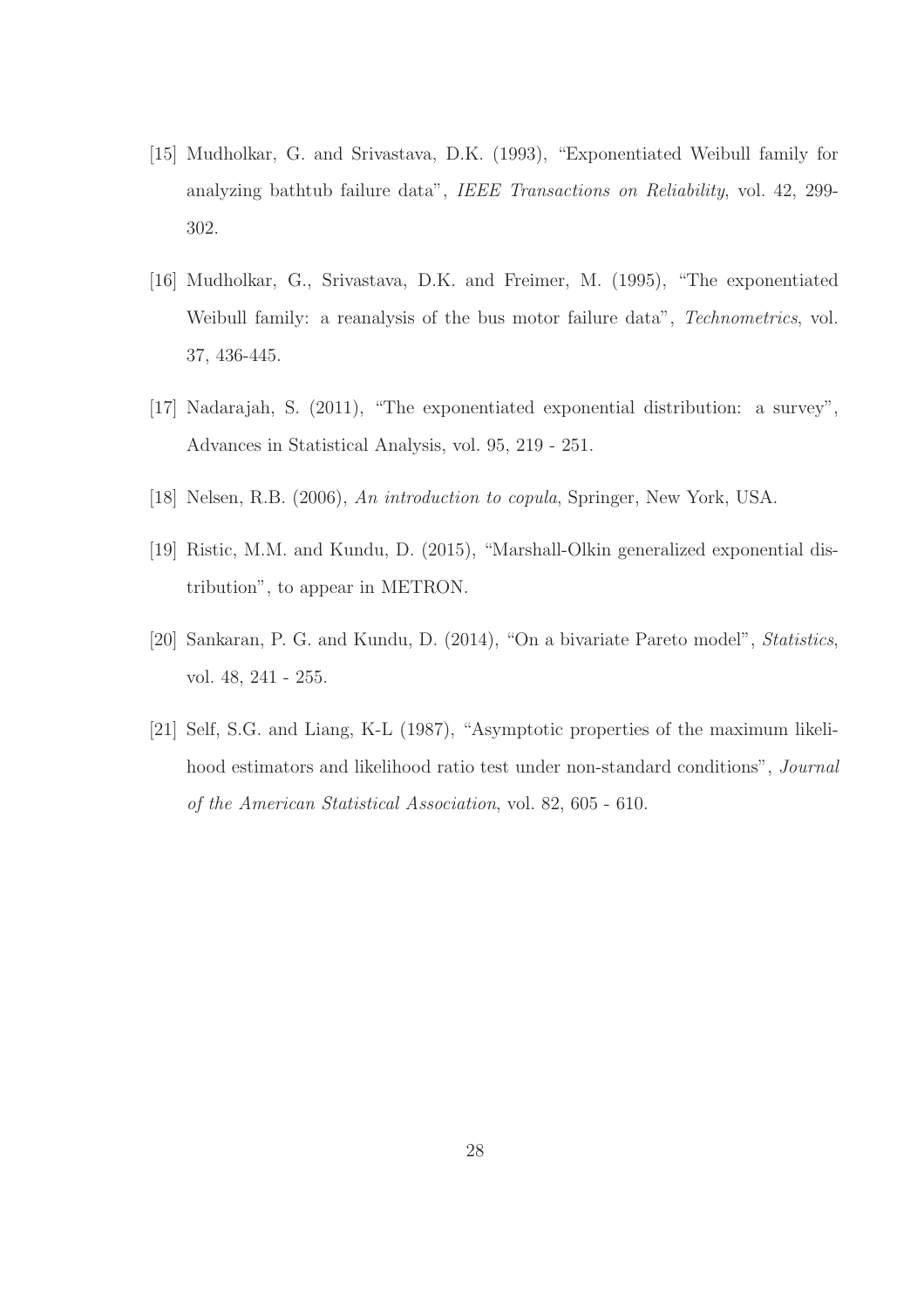



Figure 1: Surface plots of  $f_{X,Y}(x, y)$  for different values of  $\alpha_1$ ,  $\alpha_2$  and p, when  $\lambda_1 = \lambda_2 = 1$ . (a)  $\alpha_1 = \alpha_2 = 2$ ,  $p = 0.5$ , (b)  $\alpha_1 = \alpha_2 = 2$ ,  $p = 0.95$ , (c)  $\alpha_1 = 10$ ,  $\alpha_2 = 2$ ,  $p = 0.5$ , (d)  $\alpha_1 =$ 10,  $\alpha_2 = 2, p = 0.05$ .